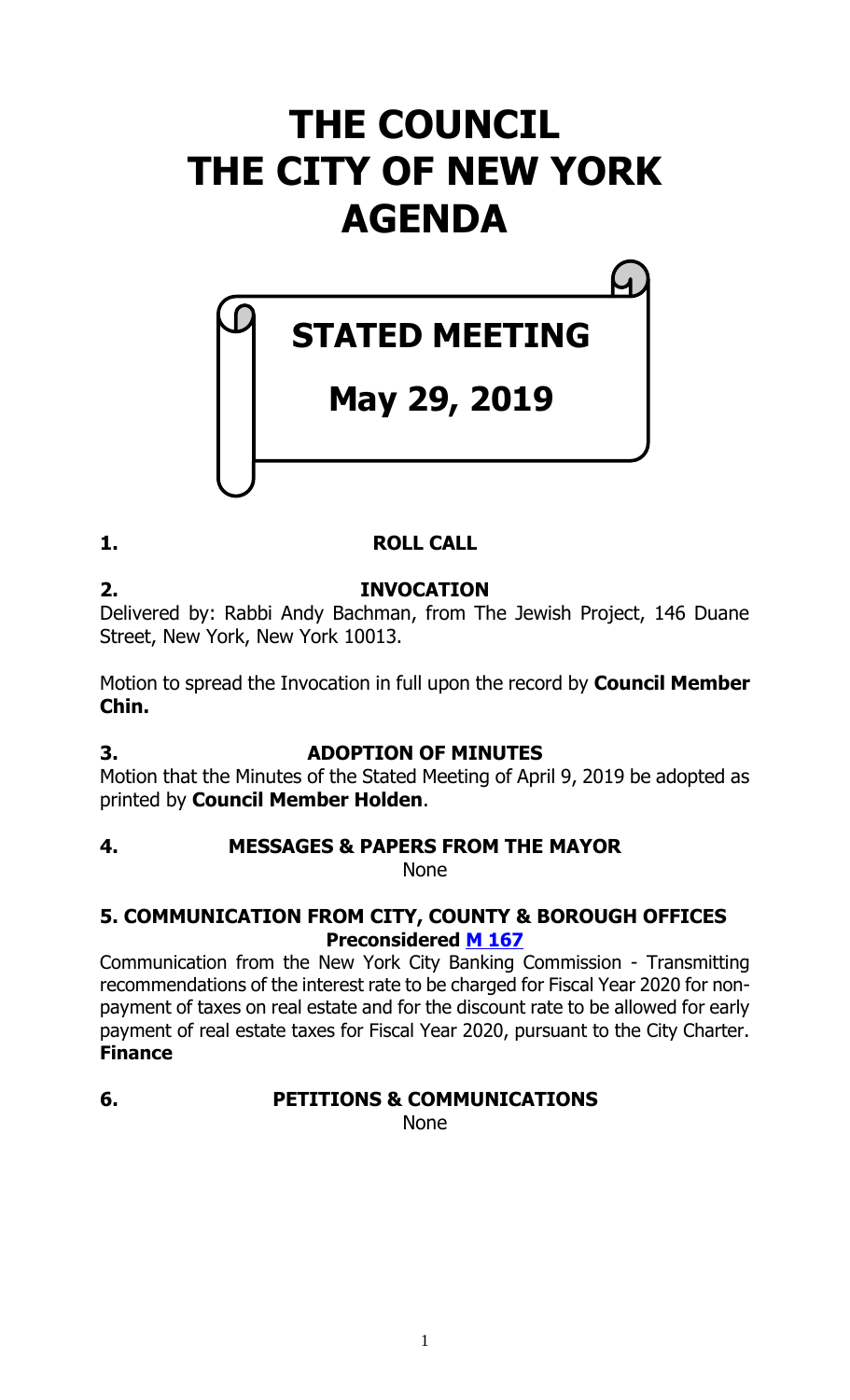#### **7. LAND USE CALL-UPS M [168](https://legistar.council.nyc.gov/LegislationDetail.aspx?ID=3963806&GUID=A9467EF4-A4E9-43BF-965A-A3C19AB44D5C&Options=&Search=)**

By Council Member Van Bramer:

Pursuant to Rule 11.20(b) of the Council and §20-226 of the New York City Administrative Code, the Council resolves that the action of the Department of Consumer Affairs approving an unenclosed sidewalk café located at 201 50th Avenue, Borough of Queens, Council District 26, Community District 2 Application No. **20195511 TCQ** (**American Bass**) shall be subject to review by the Council.

- **Roll Call**
- **8. COMMUNICATION FROM THE SPEAKER**
- **9. DISCUSSION OF GENERAL ORDERS**
- **10. REPORT OF SPECIAL COMMITTEES**

None

#### **11. REPORTS OF STANDING COMMITTEES Report of the Committee on Aging [Int 1180-A](https://legistar.council.nyc.gov/LegislationDetail.aspx?ID=3713958&GUID=7AC49EC1-83C2-4FD6-98C8-C1938CFBAAAC&Options=&Search=)**

An Amended Local Law to amend the administrative code of the city of New York, in relation to mental health training for senior center caseworkers. **Amended and Coupled on GO**

#### **Report of the Committee on Education**

#### **[Int 242-B](https://legistar.council.nyc.gov/LegislationDetail.aspx?ID=3331913&GUID=D2AF695B-8FE1-42B2-9A7C-3BC69861A301&Options=&Search=)**

An Amended Local Law to amend the administrative code of the city of New York, in relation to requiring the department of education to report on funding for after school athletics.

#### **Amended and Coupled on GO**

#### **[Int 1294-A](https://legistar.council.nyc.gov/LegislationDetail.aspx?ID=3762949&GUID=F0818D2B-1EBD-488C-98A2-725EE77A50C2&Options=&Search=)**

An Amended Local Law to amend the administrative code of the city of New York, in relation to reporting by the department of education on physical education.

#### **Amended and Coupled on GO**

#### **[Int 1298-A](https://legistar.council.nyc.gov/LegislationDetail.aspx?ID=3762950&GUID=4E3F2464-638A-4079-83D9-4D9951F36774&Options=&Search=)**

An Amended Local Law to amend the administrative code of the city of New York, in relation to requiring the department of education to report on physical education curricula in New York city public schools.

#### **Amended and Coupled on GO**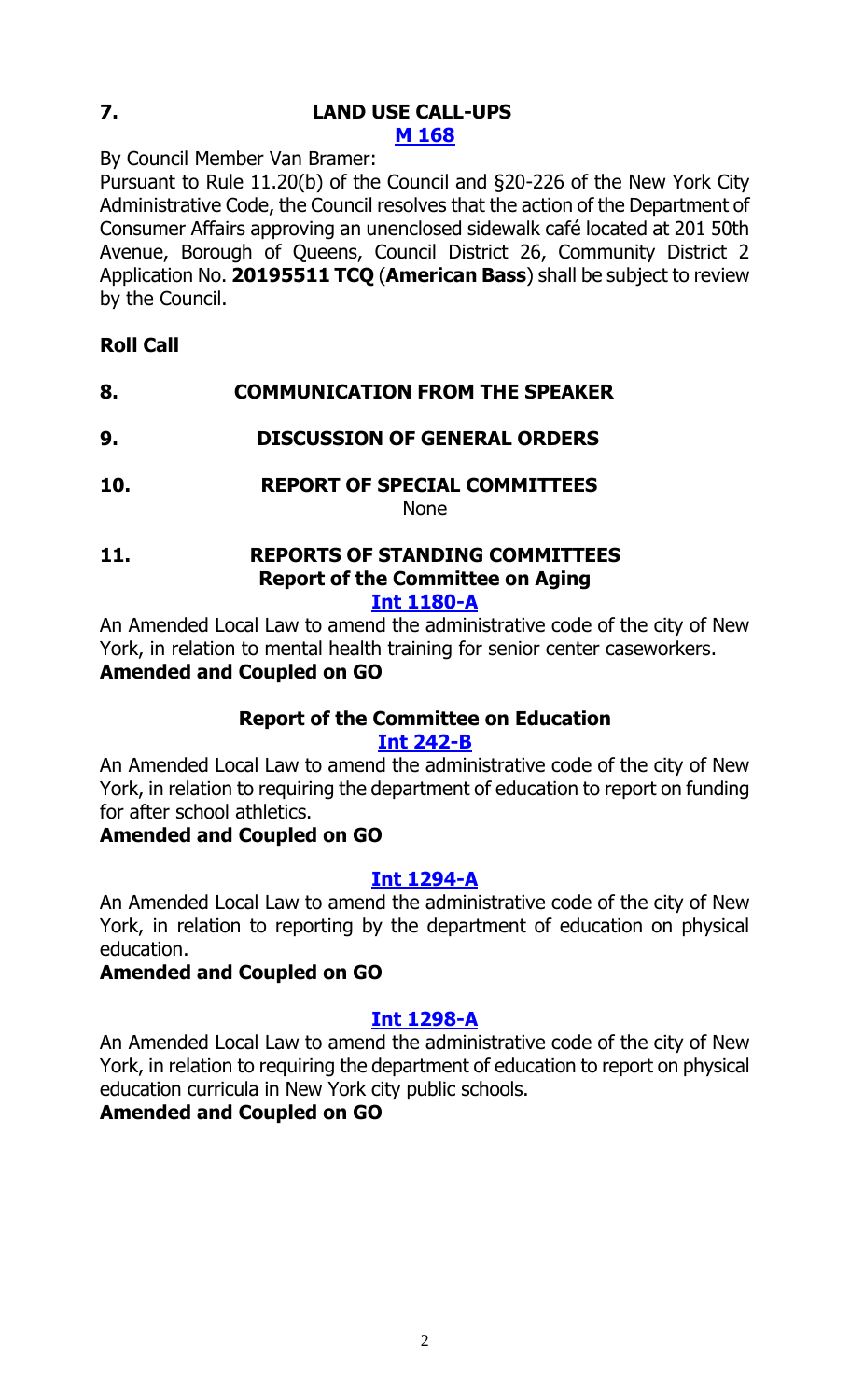#### **Report of the Committee on Finance Preconsidered M [167](https://legistar.council.nyc.gov/LegislationDetail.aspx?ID=3957450&GUID=DC7F0E62-F885-4914-8BCF-33F90F8BE3B5&Options=&Search=)**

Communication from the New York City Banking Commission - Transmitting recommendations of the interest rate to be charged for Fiscal Year 2020 for non-payment of taxes on real estate and for the discount rate to be allowed for early payment of real estate taxes for Fiscal Year 2020, pursuant to the City Charter.

#### **Coupled on GO**

#### **Preconsidered Res [889](https://legistar.council.nyc.gov/LegislationDetail.aspx?ID=3957452&GUID=2C7090D6-E436-4BE5-9A12-2ADE26889FEB&Options=&Search=)**

Resolution to establish that the interest rate be 7 percent per annum for Fiscal Year 2020 for non-payment of taxes on properties with an assessed value of not more than \$250,000, or not more than \$250,000 per residential unit for cooperative apartments.

#### **Coupled on GO**

#### **Preconsidered Res [890](https://legistar.council.nyc.gov/LegislationDetail.aspx?ID=3957453&GUID=68F0608A-CAE3-466B-8120-6BDE7249EEB0&Options=&Search=)**

Resolution to establish that the interest rate be 18 percent per annum for Fiscal Year 2020 for non-payment of taxes on properties with an assessed value of over \$250,000, or over \$250,000 per residential unit for cooperative apartments.

#### **Coupled on GO**

#### **Preconsidered Res [891](https://legistar.council.nyc.gov/LegislationDetail.aspx?ID=3957451&GUID=97A3205F-B83B-4362-9F25-5BFA0FB3809B&Options=&Search=)**

Resolution to establish that the discount percentage for early payment of real estate taxes be set at one-half of one percent per annum for Fiscal Year 2020. **Coupled on GO**

#### **Preconsidered [L.U.](https://legistar.council.nyc.gov/LegislationDetail.aspx?ID=3957342&GUID=2734335A-344E-4AFE-91E4-3F28D0A2DA72&Options=&Search=) 428 & [Res](https://legistar.council.nyc.gov/LegislationDetail.aspx?ID=3963840&GUID=93C29D70-46DF-42DF-BF56-7F72E265BBD3&Options=&Search=) 903**

Fairstead - 48th Street, Block 1057, Lot 141; Manhattan, Community District No. 4, Council District No. 3.

#### **Coupled on GO**

#### **Preconsidered [L.U. 429](https://legistar.council.nyc.gov/LegislationDetail.aspx?ID=3957343&GUID=95CFDBC6-0ED1-4232-BEA4-7AFF55E70A2D&Options=&Search=) & [Res](https://legistar.council.nyc.gov/LegislationDetail.aspx?ID=3963841&GUID=E75705F9-9D2D-43BD-81BD-8F57B67176F9&Options=&Search=) 904**

Fairstead - 53rd Street, Block 1043, Lot 46; Manhattan, Community District No. 4, Council District No. 3.

#### **Coupled on GO**

#### **Preconsidered [L.U. 430](https://legistar.council.nyc.gov/LegislationDetail.aspx?ID=3957344&GUID=FAA82D5D-6CA7-45BA-9DF6-E85A414482E7&Options=&Search=) & [Res](https://legistar.council.nyc.gov/LegislationDetail.aspx?ID=3963842&GUID=A8F77D21-D8C2-4C1F-97B0-98C5F74DBDA1&Options=&Search=) 905**

Jennings Terrace Gardens, Block 2962, Lots 52, 54, and 60; Bronx, Community District No. 3, Council District No. 16.

#### **Coupled on GO**

#### **Preconsidered [L.U. 431](https://legistar.council.nyc.gov/LegislationDetail.aspx?ID=3957440&GUID=FEBFF2CA-600A-490F-9807-1AFBF1292DEE&Options=&Search=) & [Res](https://legistar.council.nyc.gov/LegislationDetail.aspx?ID=3963843&GUID=08CC4247-7FF7-46C8-ABDF-938B56F4E270&Options=&Search=) 906**

Walton Avenue, Block 2479, Lot 29; Bronx, Community District No. 4, Council District No. 16.

#### **Coupled on GO**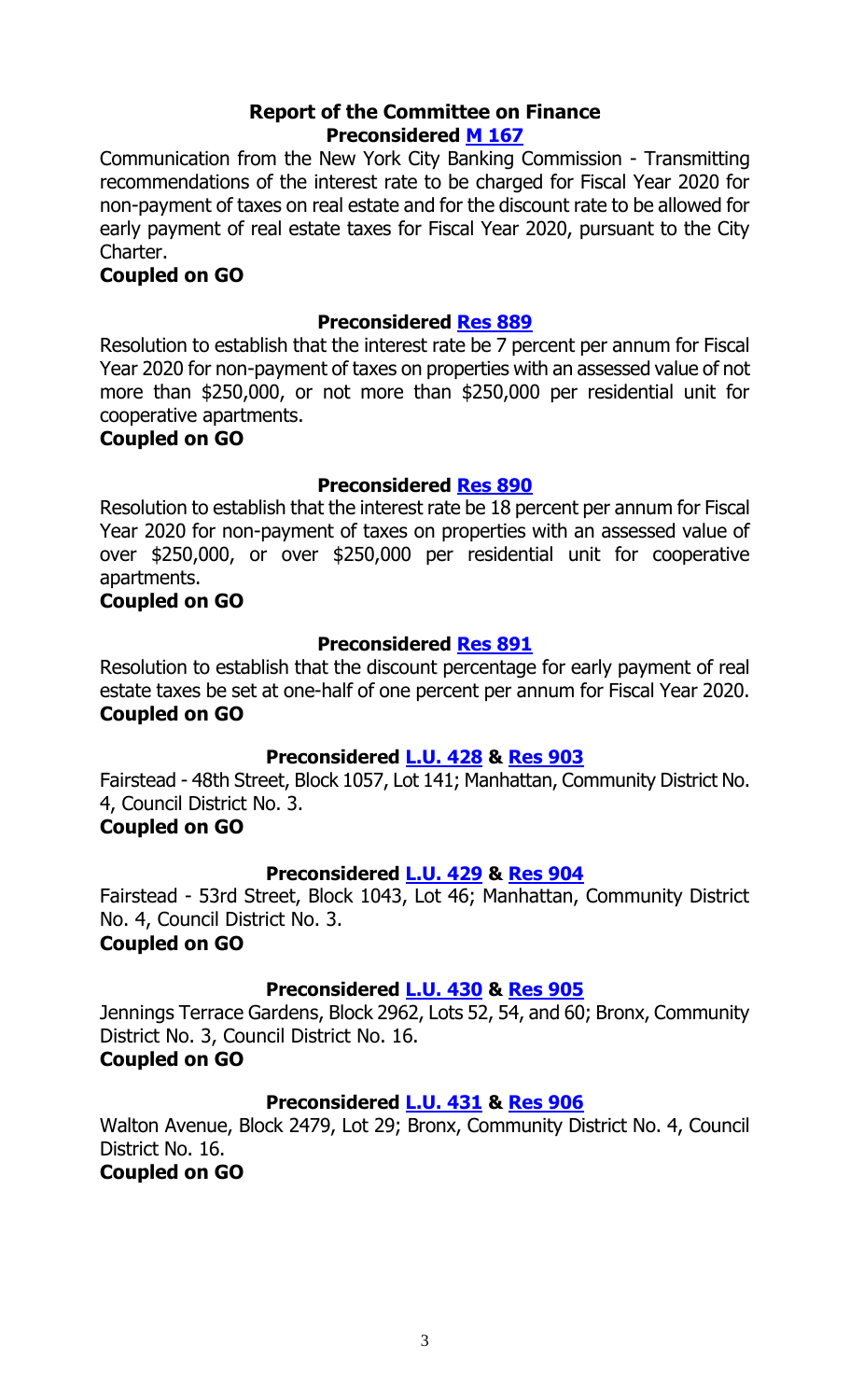#### **Preconsidered [L.U. 432](https://legistar.council.nyc.gov/LegislationDetail.aspx?ID=3957441&GUID=DA5046E1-FF15-4E9F-BA6E-5C12A089EB8F&Options=&Search=) & [Res](https://legistar.council.nyc.gov/LegislationDetail.aspx?ID=3963844&GUID=A103B6D6-B8E8-48BB-AA15-9F747AC18269&Options=&Search=) 907**

Black Spruce - Central Harlem, Block 1917, Lots 2, 4, and 64, Block 1937, Lot 36, Block 1938, Lots 33, 34, 35, 36, 39, and 41, Block 1941, Lots 29, 30, 31, 32, 33, and 34, Block 2030, Lot 31; Manhattan, Community District No. 10, Council District No. 9.

#### **Coupled on GO**

#### **Preconsidered [L.U. 433](https://legistar.council.nyc.gov/LegislationDetail.aspx?ID=3957454&GUID=4E403B1F-13D9-4429-A628-4570C9B709D9&Options=&Search=) & [Res](https://legistar.council.nyc.gov/LegislationDetail.aspx?ID=3963904&GUID=FE82DBE1-D499-4F3A-9876-A1EE6A4AE132&Options=&Search=) 908**

Black Spruce - Washington Heights, Block 2122, Lots 84 and 88, Block 2128, Lot 8, Block 2133, Lot 30, Block 2141, Lot 48, Block 2143, Lot 9, Block 2169, Lots 29 and 34, Block 2176, Lot 54; Manhattan, Community District No. 7 and 10, Council District No. 12.

#### **Coupled on GO**

#### **Preconsidered [L.U. 434](https://legistar.council.nyc.gov/LegislationDetail.aspx?ID=3957455&GUID=40735AF6-9BDF-47B3-9A2C-0A71C009B008&Options=&Search=) & [Res](https://legistar.council.nyc.gov/LegislationDetail.aspx?ID=3963905&GUID=6852E783-8AF0-48D0-BA85-3974C836F8C2&Options=&Search=) 909**

5 Teller HDFC, Block 2421, Lots 22 and 24; Bronx, Community District No. 4, Council District No. 17.

#### **Coupled on GO**

#### **Preconsidered [L.U. 435](https://legistar.council.nyc.gov/LegislationDetail.aspx?ID=3957456&GUID=F4035880-CDAC-4037-9D2E-58F5E3BA39DE&Options=&Search=) & [Res](https://legistar.council.nyc.gov/LegislationDetail.aspx?ID=3963906&GUID=11ED2E5F-6E4A-4271-95D3-850245E15C2A&Options=&Search=) 910**

Lexington Courts, Block 1767, Lots  $1\overline{1, 22, 47}$ , and 52, Block 1768, Lots 9 and 11, Block 1771, Lots 14 and 56, Block 1783, Lot 41; Manhattan, Community District No. 11, Council District No. 8 and 9.

#### **Coupled on GO**

#### **Report of the Committee on Housing and Buildings [Int 342-A](https://legistar.council.nyc.gov/LegislationDetail.aspx?ID=3332170&GUID=32F204F1-0DE9-4348-9032-462793D515A7&Options=&Search=)**

An Amended Local Law to amend the administrative code and the building code of the city of New York, in relation to requirements for portable ramps in prior code buildings where such portable ramps are permissible and signage relating thereto.

#### **Amended and Coupled on GO**

#### **Report of the Committee on Land Use [L.U. 397](https://legistar.council.nyc.gov/LegislationDetail.aspx?ID=3921852&GUID=B982D715-C0BE-4D10-9591-206704F4D5AF&Options=&Search=)**

Application No. **N 190230 ZRY** (**Residential Tower Mechanical Voids**) submitted by the Department of City Planning pursuant to Section 201 of the New York City Charter for an amendment of Article II, Chapter 3 and related provisions of the Zoning Resolution of the City of New York, modifying residential tower regulations to require certain mechanical spaces to be calculated as residential floor area, Citywide.

**Approved with Modifications and Referred to the City Planning Commission pursuant to Section 197-(d) of the New York City Charter.**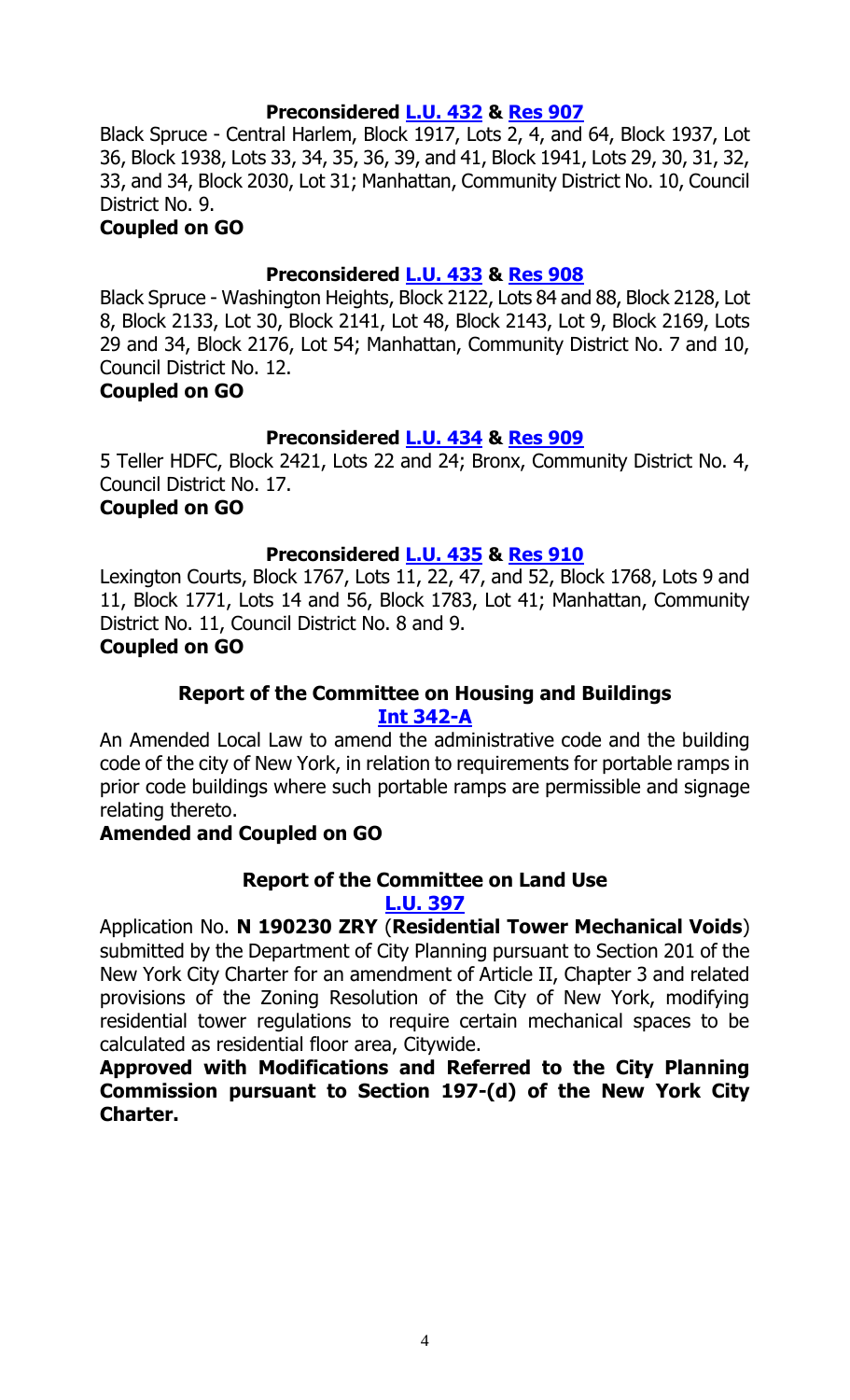#### **[L.U. 403](https://legistar.council.nyc.gov/LegislationDetail.aspx?ID=3923948&GUID=4B8E9998-7013-4690-8A03-2D0148DB4128&Options=&Search=) & [Res](https://legistar.council.nyc.gov/LegislationDetail.aspx?ID=3949905&GUID=FB3DF5AD-A95A-4E51-851A-34B23DE43508&Options=&Search=) 911**

Application No. **N 180529 ZRQ** (**47-15 34th Ave Rezoning**) submitted by Ashley Young LLC and John Young Associates LLC, pursuant to Section 201 of the New York City Charter, for an amendment of the Zoning Resolution of the City of New York, modifying Appendix F for the purpose of establishing a Mandatory Inclusionary Housing area, Borough of Queens, Council District 26, Community District 1.

#### **Coupled on GO**

#### **[L.U. 404](https://legistar.council.nyc.gov/LegislationDetail.aspx?ID=3923949&GUID=2777DCA0-6A6F-46E4-A098-80ACAB91F117&Options=&Search=) & [Res](https://legistar.council.nyc.gov/LegislationDetail.aspx?ID=3949906&GUID=24367254-5D8E-458C-B550-BD484B7BB8FB&Options=&Search=) 912**

Application No**. C 180530 ZMQ** (**47-15 34th Ave Rezoning**) submitted by Ashley Young LLC and John Young Associates LLC pursuant to Sections 197-c and 201 of the New York City Charter for an amendment of the Zoning Map, Section No. 9b changing from C8-1, and R5 Districts to R7X and R6B Districts and establishing within the proposed R7X District a C2-4 District and establishing within the existing and proposed R6B District a C2-4 District, for property located at Block 723, Lots 1 and 8 and Block 722, Lots 1, 3, 4, p/o Lot 5, and 70, Borough of Queens, Council District 26, Community District 1. **Coupled on GO**

#### **[L.U. 411](https://legistar.council.nyc.gov/LegislationDetail.aspx?ID=3932908&GUID=5EC4F428-03A4-4697-A3D6-1FF6D37E0A44&Options=&Search=)**

Application No. **N 180518 ZRQ** (**Mana Products Text Amendments**) submitted by 27-11 49th Avenue Realty, LLC pursuant to Sections 201 of the New York City Charter, for an amendment of the Zoning Resolution of the City of New York, to expand the qualifications for enlargement in Article IV, Chapter 3 (Manufacturing District Regulations – Bulk Regulations), for property located in the Borough of Queens, Council District 26, Community District 2.

**Approved with Modifications and Referred to the City Planning Commission pursuant to Section 197-(d) of the New York City Charter.**

#### **[L.U. 412](https://legistar.council.nyc.gov/LegislationDetail.aspx?ID=3932915&GUID=C35438B6-336B-4037-B136-57C9D4E70E5D&Options=&Search=) & [Res](https://legistar.council.nyc.gov/LegislationDetail.aspx?ID=3949908&GUID=FD966D6C-4703-4D98-9482-79AE85938D0F&Options=&Search=) 913**

Application No. **N 190205 ZRM** (**66 Hudson Yards Streetscape Text Amendment**) submitted by 509 West 34th, LLC, pursuant to Section 201 of the New York City Charter, for an amendment of the Zoning Resolution of the City of New York, amending Article IX, Chapter 3 (Special Hudson Yards District) for the purpose of modifying lobby and street tree provisions in Four Corners Subarea A2, for property located in the Borough of Manhattan, Council District 3, Community District 4.

#### **Coupled on GO**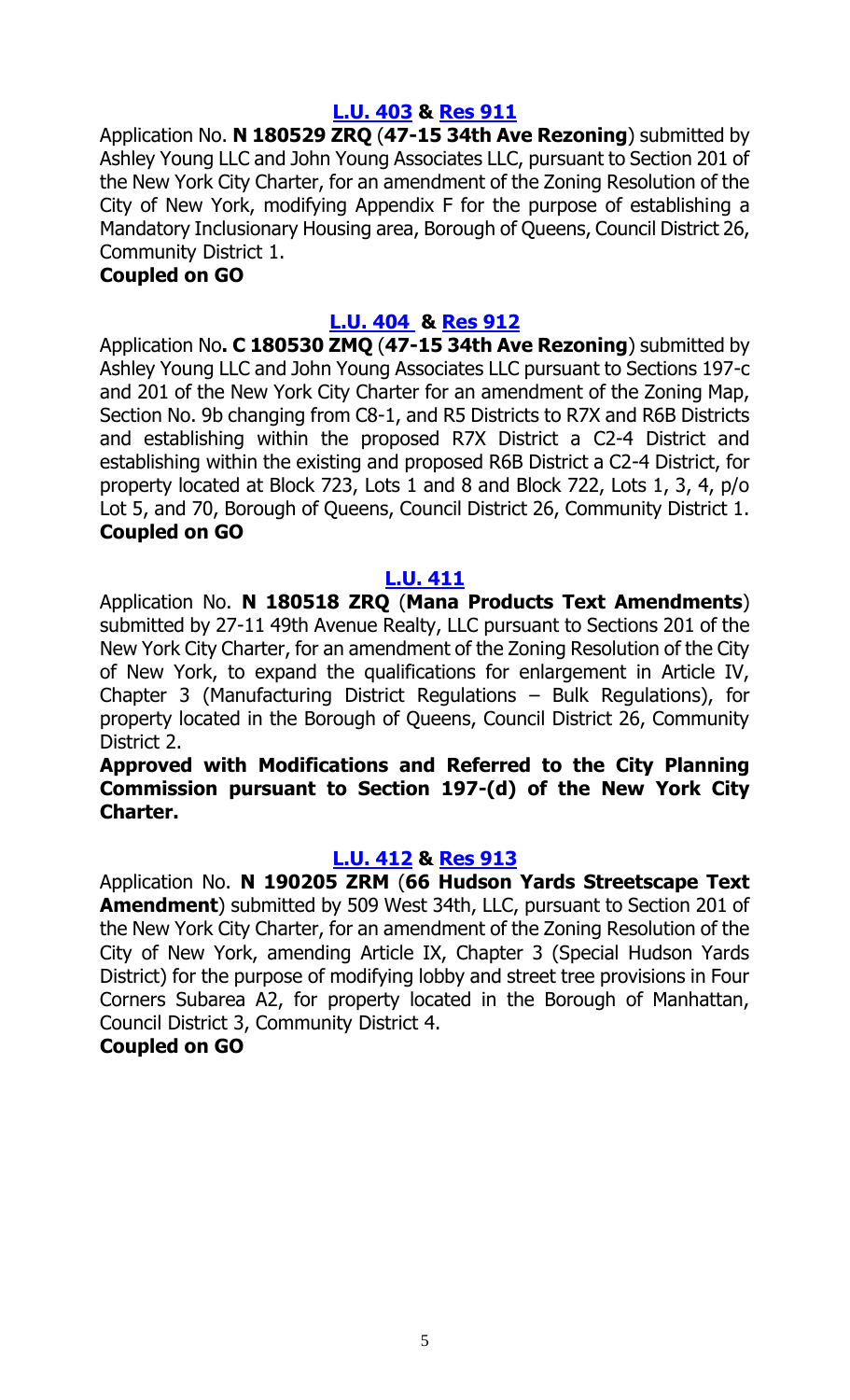#### **[L.U. 413](https://legistar.council.nyc.gov/LegislationDetail.aspx?ID=3932916&GUID=DE8E67DD-C5FB-42B2-B495-9B16B713DDFD&Options=&Search=) & [Res](https://legistar.council.nyc.gov/LegislationDetail.aspx?ID=3949909&GUID=2F50EC71-7E77-4BAB-A247-195C848C25AC&Options=&Search=) 914**

Application No. **C 190235 ZMM** (**East Harlem Neighborhood Rezoning**) submitted by NYC Department of City Planning pursuant to Sections 197-c and 201 of the New York City Charter for the amendment of the Zoning Map, Section No. 6b by eliminating a Special East Harlem Corridors District (EHC) bounded by a line midway between East 115th Street and East 116th Street-Luis Munoz Marin Boulevard, a line 100 feet westerly of Lexington Avenue, East 115th Street, and a line 100 feet easterly of Park Avenue in the Borough of Manhattan, Council Districts 9 and 11, Community District 11. **Coupled on GO**

#### **[L.U. 414](https://legistar.council.nyc.gov/LegislationDetail.aspx?ID=3932917&GUID=334ABBE7-C2E2-4A9C-970D-B4F9BE9F889E&Options=&Search=) & [Res](https://legistar.council.nyc.gov/LegislationDetail.aspx?ID=3949910&GUID=15646C15-9371-4489-A47D-DAA00B9B11C4&Options=&Search=) 915**

Application No. **N 190236 ZRM** (**East Harlem Neighborhood Rezoning**) submitted by the NYC Department of City Planning, pursuant to Section 201 of the New York City Charter, for an amendment of the Zoning Resolution of the City of New York, modifying Article III, Chapter 7 (Special Urban Design Regulations) and modifying the Special East Harlem Corridors District (Article XIII, Chapter 8), for the property located in the Borough of Manhattan, Council Districts 9 and 11, Community District 11. **Coupled on GO**

#### **Report of the Committee on Transportation**

#### **[Int 322-A](https://legistar.council.nyc.gov/LegislationDetail.aspx?ID=3332126&GUID=D3EB88BA-D4A1-4D15-8F1D-1FCC79B13022&Options=&Search=)**

An Amended Local Law to amend the administrative code of the city of New York, in relation to a street design checklist.

#### **Amended and Coupled on GO**

#### **[Int 1163-A](https://legistar.council.nyc.gov/LegislationDetail.aspx?ID=3704357&GUID=011D0D83-B9DD-4947-86AC-88F162D90F31&Options=&Search=)**

An Amended Local Law to amend the administrative code of the city of New York, in relation to temporary bicycle lanes

#### **Amended and Coupled on GO**

### **Report of the Committee on Veterans**

#### **[Int 1047-A](https://legistar.council.nyc.gov/LegislationDetail.aspx?ID=3557682&GUID=EC4EF36C-AC22-429B-ABCF-BBDDA34D533C&Options=&Search=)**

An Amended Local Law to amend the administrative code of the city of New York, in relation to providing veterans with outreach and engagement on issues related to higher education.

#### **Amended and Coupled on GO**

### **12. GENERAL ORDER CALENDAR**

#### **[L.U. 397](https://legistar.council.nyc.gov/LegislationDetail.aspx?ID=3921852&GUID=B982D715-C0BE-4D10-9591-206704F4D5AF&Options=&Search=) & [Res](https://legistar.council.nyc.gov/LegislationDetail.aspx?ID=3949904&GUID=269D43DA-C0FF-4E11-9F74-9BFA52730EE0&Options=&Search=) 916**

Application No. **N 190230 ZRY** (**Residential Tower Mechanical Voids**) submitted by the Department of City Planning pursuant to Section 201 of the New York City Charter for an amendment of Article II, Chapter 3 and related provisions of the Zoning Resolution of the City of New York, modifying residential tower regulations to require certain mechanical spaces to be calculated as residential floor area, Citywide.

#### **Coupled on GO**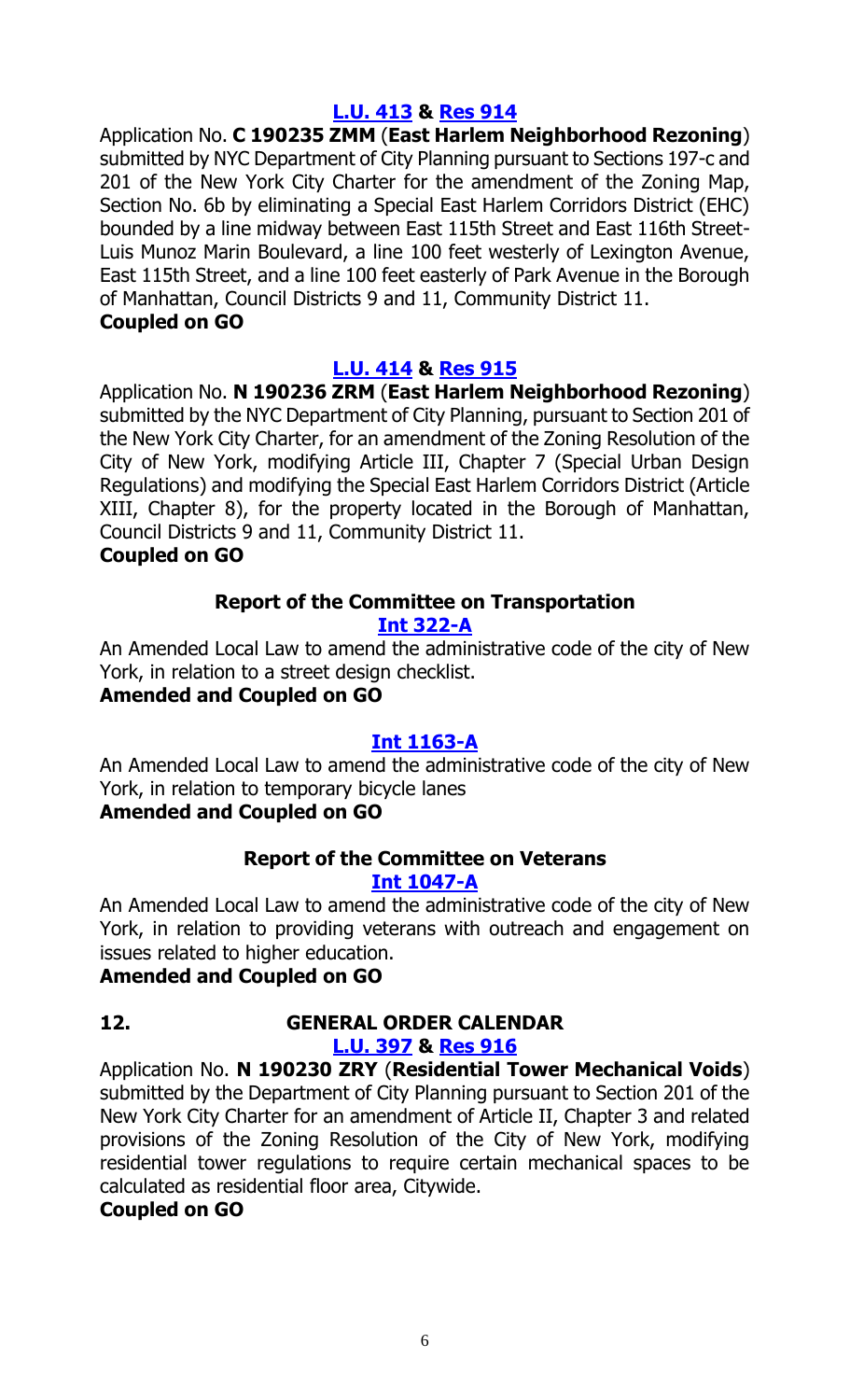#### **[L.U. 411](https://legistar.council.nyc.gov/LegislationDetail.aspx?ID=3932908&GUID=5EC4F428-03A4-4697-A3D6-1FF6D37E0A44&Options=&Search=) & [Res](https://legistar.council.nyc.gov/LegislationDetail.aspx?ID=3949907&GUID=F8B4C804-5556-4862-BAE7-802E02EB30D4&Options=&Search=) 917**

Application No. **N 180518 ZRQ** (**Mana Products Text Amendments**) submitted by 27-11 49th Avenue Realty, LLC pursuant to Sections 201 of the New York City Charter, for an amendment of the Zoning Resolution of the City of New York, to expand the qualifications for enlargement in Article IV, Chapter 3 (Manufacturing District Regulations – Bulk Regulations), for property located in the Borough of Queens, Council District 26, Community District 2.

#### **Coupled on GO**

Commissioner of Deeds **Coupled on GO**

#### **COUPLED ON GENERAL ORDER CALENDAR Aging**

**[Int 1180-A](https://legistar.council.nyc.gov/LegislationDetail.aspx?ID=3713958&GUID=7AC49EC1-83C2-4FD6-98C8-C1938CFBAAAC&Options=&Search=)** - Mental health training for senior center caseworkers. **A and GO**

#### **Education**

**[Int 242-B](https://legistar.council.nyc.gov/LegislationDetail.aspx?ID=3331913&GUID=D2AF695B-8FE1-42B2-9A7C-3BC69861A301&Options=&Search=)** - Department of education to report on funding for after school athletics.

**A and GO**

**[Int 1294-A](https://legistar.council.nyc.gov/LegislationDetail.aspx?ID=3762949&GUID=F0818D2B-1EBD-488C-98A2-725EE77A50C2&Options=&Search=)** - Department of education on physical education.

**A and GO**

**[Int 1298-A](https://legistar.council.nyc.gov/LegislationDetail.aspx?ID=3762950&GUID=4E3F2464-638A-4079-83D9-4D9951F36774&Options=&Search=)** - Department of education to report on physical education curricula in New York city public schools. **A and GO**

#### **Finance**

**Preconsidered [M 167](https://legistar.council.nyc.gov/LegislationDetail.aspx?ID=3957450&GUID=DC7F0E62-F885-4914-8BCF-33F90F8BE3B5&Options=&Search=)** - Transmitting recommendations of the interest rate to be charged for Fiscal Year 2020.

#### **GO**

**Preconsidered [Res 889](https://legistar.council.nyc.gov/LegislationDetail.aspx?ID=3957452&GUID=2C7090D6-E436-4BE5-9A12-2ADE26889FEB&Options=&Search=)** - Establish that the interest rate be 7 percent per annum for Fiscal Year 2020.

#### **GO**

**Preconsidered [Res 890](https://legistar.council.nyc.gov/LegislationDetail.aspx?ID=3957453&GUID=68F0608A-CAE3-466B-8120-6BDE7249EEB0&Options=&Search=)** - Establish that the interest rate be 18 percent per annum for Fiscal Year 2020.

**GO**

**Preconsidered [Res 891](https://legistar.council.nyc.gov/LegislationDetail.aspx?ID=3957451&GUID=97A3205F-B83B-4362-9F25-5BFA0FB3809B&Options=&Search=)** - Discount percentage for early payment of real estate taxes be set at one-half of one percent per annum for Fiscal Year 2020. **GO**

**Preconsidered [L.U. 428](https://legistar.council.nyc.gov/LegislationDetail.aspx?ID=3957342&GUID=2734335A-344E-4AFE-91E4-3F28D0A2DA72&Options=&Search=) & [Res 903](https://legistar.council.nyc.gov/LegislationDetail.aspx?ID=3963840&GUID=93C29D70-46DF-42DF-BF56-7F72E265BBD3&Options=&Search=)** - Fairstead - 48th Street, Manhattan, Community District No. 4, Council District No. 3.

#### **GO**

**Preconsidered [L.U. 429](https://legistar.council.nyc.gov/LegislationDetail.aspx?ID=3957343&GUID=95CFDBC6-0ED1-4232-BEA4-7AFF55E70A2D&Options=&Search=) & [Res 904](https://legistar.council.nyc.gov/LegislationDetail.aspx?ID=3963841&GUID=E75705F9-9D2D-43BD-81BD-8F57B67176F9&Options=&Search=)** - Fairstead - 53rd Street, Manhattan, Community District No. 4, Council District No. 3. **GO**

**Preconsidered [L.U. 430](https://legistar.council.nyc.gov/LegislationDetail.aspx?ID=3957344&GUID=FAA82D5D-6CA7-45BA-9DF6-E85A414482E7&Options=&Search=) & [Res](https://legistar.council.nyc.gov/LegislationDetail.aspx?ID=3963842&GUID=A8F77D21-D8C2-4C1F-97B0-98C5F74DBDA1&Options=&Search=) 905** - Jennings Terrace Gardens, Bronx, Community District No. 3, Council District No. 16. **GO**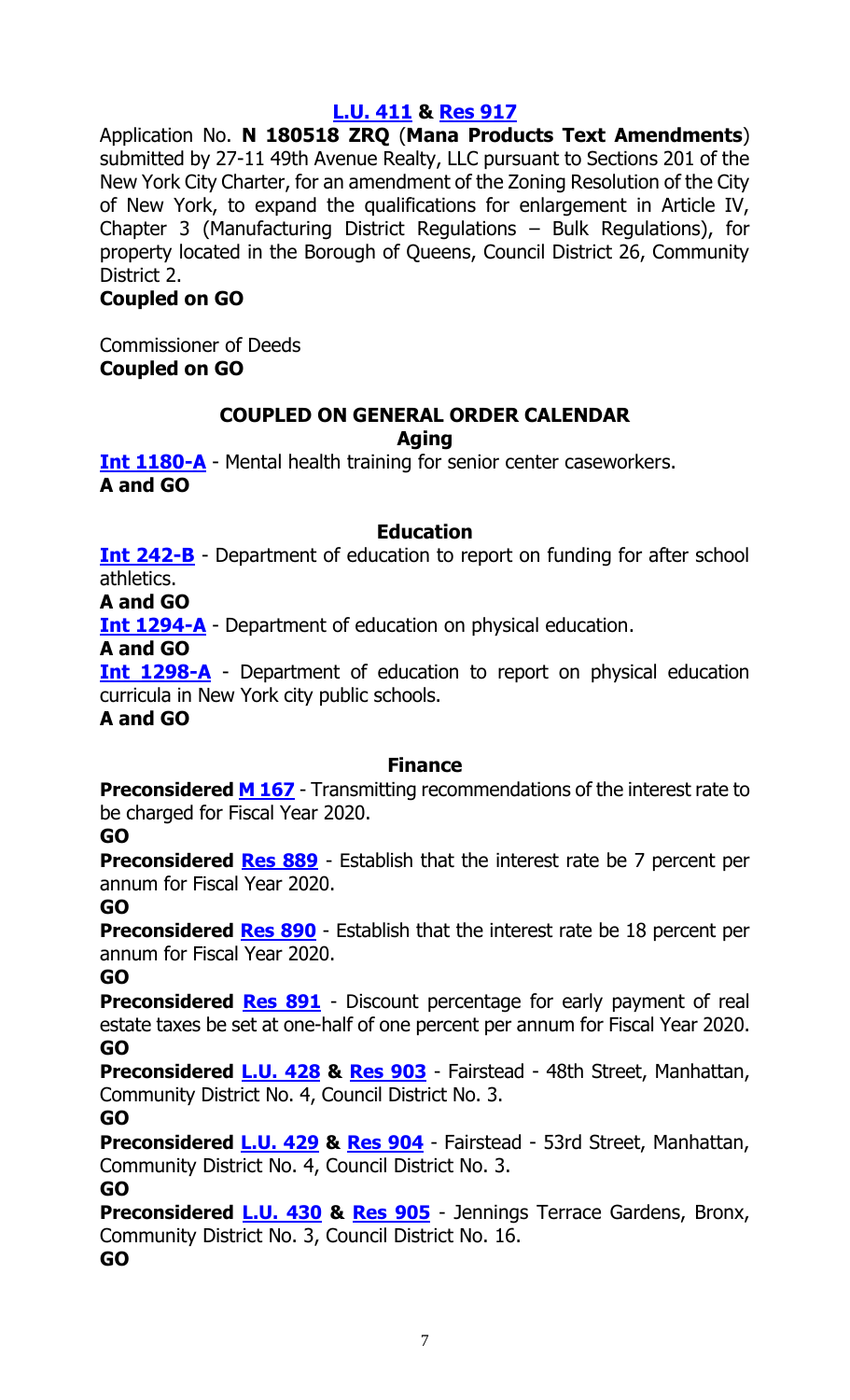**Preconsidered [L.U. 431](https://legistar.council.nyc.gov/LegislationDetail.aspx?ID=3957440&GUID=FEBFF2CA-600A-490F-9807-1AFBF1292DEE&Options=&Search=) & [Res](https://legistar.council.nyc.gov/LegislationDetail.aspx?ID=3963843&GUID=08CC4247-7FF7-46C8-ABDF-938B56F4E270&Options=&Search=) 906** - Walton Avenue, Bronx, Community District No. 4, Council District No. 16.

#### **GO**

**Preconsidered [L.U. 432](https://legistar.council.nyc.gov/LegislationDetail.aspx?ID=3957441&GUID=DA5046E1-FF15-4E9F-BA6E-5C12A089EB8F&Options=&Search=) & [Res](https://legistar.council.nyc.gov/LegislationDetail.aspx?ID=3963844&GUID=A103B6D6-B8E8-48BB-AA15-9F747AC18269&Options=&Search=) 907** - Black Spruce - Central Harlem, Manhattan, Community District No. 10, Council District No. 9.

**GO**

**Preconsidered [L.U. 433](https://legistar.council.nyc.gov/LegislationDetail.aspx?ID=3957454&GUID=4E403B1F-13D9-4429-A628-4570C9B709D9&Options=&Search=) & [Res](https://legistar.council.nyc.gov/LegislationDetail.aspx?ID=3963904&GUID=FE82DBE1-D499-4F3A-9876-A1EE6A4AE132&Options=&Search=) 908** - Black Spruce - Washington Heights, Manhattan, Community District No. 7 and 10, Council District No. 12.

**GO**

**Preconsidered [L.U. 434](https://legistar.council.nyc.gov/LegislationDetail.aspx?ID=3957455&GUID=40735AF6-9BDF-47B3-9A2C-0A71C009B008&Options=&Search=) & [Res](https://legistar.council.nyc.gov/LegislationDetail.aspx?ID=3963905&GUID=6852E783-8AF0-48D0-BA85-3974C836F8C2&Options=&Search=) 909** - 5 Teller HDFC, Bronx, Community District No. 4, Council District No. 17.

**GO**

**Preconsidered [L.U. 435](https://legistar.council.nyc.gov/LegislationDetail.aspx?ID=3957456&GUID=F4035880-CDAC-4037-9D2E-58F5E3BA39DE&Options=&Search=) & [Res](https://legistar.council.nyc.gov/LegislationDetail.aspx?ID=3963906&GUID=11ED2E5F-6E4A-4271-95D3-850245E15C2A&Options=&Search=) 910** - Lexington Courts, Manhattan, Community District No. 11, Council District No. 8 and 9. **GO**

#### **Housing and Buildings**

**[Int 342-A](https://legistar.council.nyc.gov/LegislationDetail.aspx?ID=3332170&GUID=32F204F1-0DE9-4348-9032-462793D515A7&Options=&Search=)** - Requirements for portable ramps in prior code buildings. **A and GO**

#### **Land Use**

**[L.U. 403](https://legistar.council.nyc.gov/LegislationDetail.aspx?ID=3923948&GUID=4B8E9998-7013-4690-8A03-2D0148DB4128&Options=&Search=) & [Res](https://legistar.council.nyc.gov/LegislationDetail.aspx?ID=3949905&GUID=FB3DF5AD-A95A-4E51-851A-34B23DE43508&Options=&Search=) 911** - App. **N 180529 ZRQ** (**47-15 34th Ave Rezoning**) Borough of Queens, Council District 26, Community District 1.

**GO**

**[L.U. 404](https://legistar.council.nyc.gov/LegislationDetail.aspx?ID=3923949&GUID=2777DCA0-6A6F-46E4-A098-80ACAB91F117&Options=&Search=) & [Res](https://legistar.council.nyc.gov/LegislationDetail.aspx?ID=3949906&GUID=24367254-5D8E-458C-B550-BD484B7BB8FB&Options=&Search=) 912** - App**. C 180530 ZMQ** (**47-15 34th Ave Rezoning**) Borough of Queens, Council District 26, Community District 1. **GO**

**[L.U. 412](https://legistar.council.nyc.gov/LegislationDetail.aspx?ID=3932915&GUID=C35438B6-336B-4037-B136-57C9D4E70E5D&Options=&Search=) & [Res](https://legistar.council.nyc.gov/LegislationDetail.aspx?ID=3949908&GUID=FD966D6C-4703-4D98-9482-79AE85938D0F&Options=&Search=) 913** - App. **N 190205 ZRM** (**66 Hudson Yards Streetscape Text Amendment**) Borough of Manhattan, Council District 3, Community District 4.

**GO**

**[L.U. 413](https://legistar.council.nyc.gov/LegislationDetail.aspx?ID=3932916&GUID=DE8E67DD-C5FB-42B2-B495-9B16B713DDFD&Options=&Search=) & [Res](https://legistar.council.nyc.gov/LegislationDetail.aspx?ID=3949909&GUID=2F50EC71-7E77-4BAB-A247-195C848C25AC&Options=&Search=) 914** - App. **C 190235 ZMM** (**East Harlem Neighborhood Rezoning**) Borough of Manhattan, Council Districts 9 and 11, Community District 11.

**GO**

**[L.U. 414](https://legistar.council.nyc.gov/LegislationDetail.aspx?ID=3932917&GUID=334ABBE7-C2E2-4A9C-970D-B4F9BE9F889E&Options=&Search=) & [Res](https://legistar.council.nyc.gov/LegislationDetail.aspx?ID=3949910&GUID=15646C15-9371-4489-A47D-DAA00B9B11C4&Options=&Search=) 915** - App. **N 190236 ZRM** (**East Harlem Neighborhood Rezoning**) Borough of Manhattan, Council Districts 9 and 11, Community District 11.

**GO**

#### **Transportation**

**[Int 322-A](https://legistar.council.nyc.gov/LegislationDetail.aspx?ID=3332126&GUID=D3EB88BA-D4A1-4D15-8F1D-1FCC79B13022&Options=&Search=)** - Street design checklist. **A and GO [Int 1163-A](https://legistar.council.nyc.gov/LegislationDetail.aspx?ID=3704357&GUID=011D0D83-B9DD-4947-86AC-88F162D90F31&Options=&Search=)** - Temporary bicycle lanes **A and GO**

#### **Veterans**

**[Int 1047-A](https://legistar.council.nyc.gov/LegislationDetail.aspx?ID=3557682&GUID=EC4EF36C-AC22-429B-ABCF-BBDDA34D533C&Options=&Search=)** - Providing veterans with outreach and engagement on issues related to higher education. **A and GO**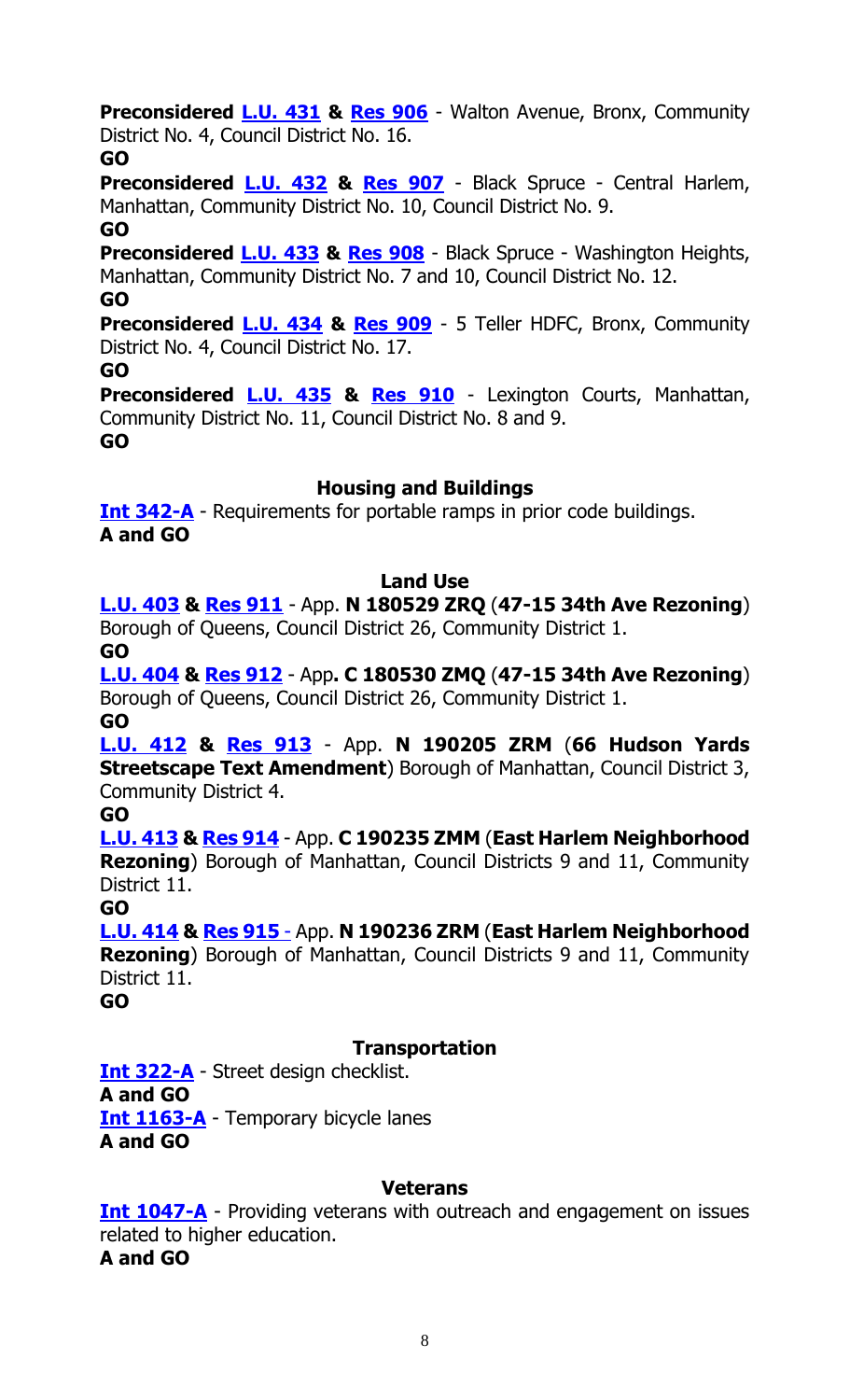#### **GENERAL ORDER CALENDAR**

**[L.U. 397](https://legistar.council.nyc.gov/LegislationDetail.aspx?ID=3921852&GUID=B982D715-C0BE-4D10-9591-206704F4D5AF&Options=&Search=) & [Res 916](https://legistar.council.nyc.gov/LegislationDetail.aspx?ID=3949904&GUID=269D43DA-C0FF-4E11-9F74-9BFA52730EE0&Options=&Search=)** - App. **N 190230 ZRY** (**Residential Tower Mechanical Voids**) Modifying residential tower regulations to require certain mechanical spaces to be calculated as residential floor area, Citywide. **GO**

**[L.U. 411](https://legistar.council.nyc.gov/LegislationDetail.aspx?ID=3932908&GUID=5EC4F428-03A4-4697-A3D6-1FF6D37E0A44&Options=&Search=) & [Res](https://legistar.council.nyc.gov/LegislationDetail.aspx?ID=3949907&GUID=F8B4C804-5556-4862-BAE7-802E02EB30D4&Options=&Search=) 917** - App. **N 180518 ZRQ** (**Mana Products Text Amendments**) Borough of Queens, Council District 26, Community District 2. **GO**

Commissioner of Deeds **GO**

#### **Roll Call**

#### **13. INTRODUCTION & READING OF BILLS**

#### **14. DISCUSSION OF RESOLUTIONS**

#### **15. RESOLUTIONS [Res 85-B](https://legistar.council.nyc.gov/LegislationDetail.aspx?ID=3332024&GUID=611572BA-5E50-4DDE-8A6C-038DC1CD0F39&Options=&Search=)**

An Amended Resolution calling upon the New York City Department of Education (DOE) to ensure that all students have equitable access to afterschool athletic activities and associated funding.

#### **Amended and Adopted by the Committee on Education**

#### **[Res 143-A](https://legistar.council.nyc.gov/LegislationDetail.aspx?ID=3343810&GUID=2F17428A-6488-4988-827D-8B4DE729F629&Options=&Search=)**

An Amended Resolution calling on the New York State Legislature to pass and the Governor to sign the Humane Alternatives to Long-Term Solitary Confinement Act.

#### **Amended and Adopted by the Committee on Criminal Justice**

#### **[Res 714-A](https://legistar.council.nyc.gov/LegislationDetail.aspx?ID=3830894&GUID=63FB3C3B-D77F-4ED8-91C1-5B71A2C02EA8&Options=&Search=)**

An Amended Resolution calling upon the United States Congress to pass and the President to sign S. 485 and H.R. 1230, the Protecting Older Workers Against Discrimination Act.

#### **Amended and Adopted by the Committee on Aging**

#### **Res [811](https://legistar.council.nyc.gov/LegislationDetail.aspx?ID=3903471&GUID=3BDD4D8C-13E7-4D62-85B7-6C3ABD530A18&Options=&Search=)**

Resolution calling upon the New York State Legislature to pass and the Governor to sign legislation to require inclusion of Employee Protection Provisions (EPPs) in all current and future school bus contracts in New York City.

#### **Adopted by the Committee on Education**

#### **[Res 829](https://legistar.council.nyc.gov/LegislationDetail.aspx?ID=3913899&GUID=0B8671D9-341A-4C3B-AF3B-475D06517ADA&Options=&Search=)**

Resolution calling upon the New York State Legislature to pass, and the Governor to sign, S.1343B/A.5493, which would reform revocation presumptive release, parole, conditional release, and post-release supervision. **Adopted by the Committee on Criminal Justice**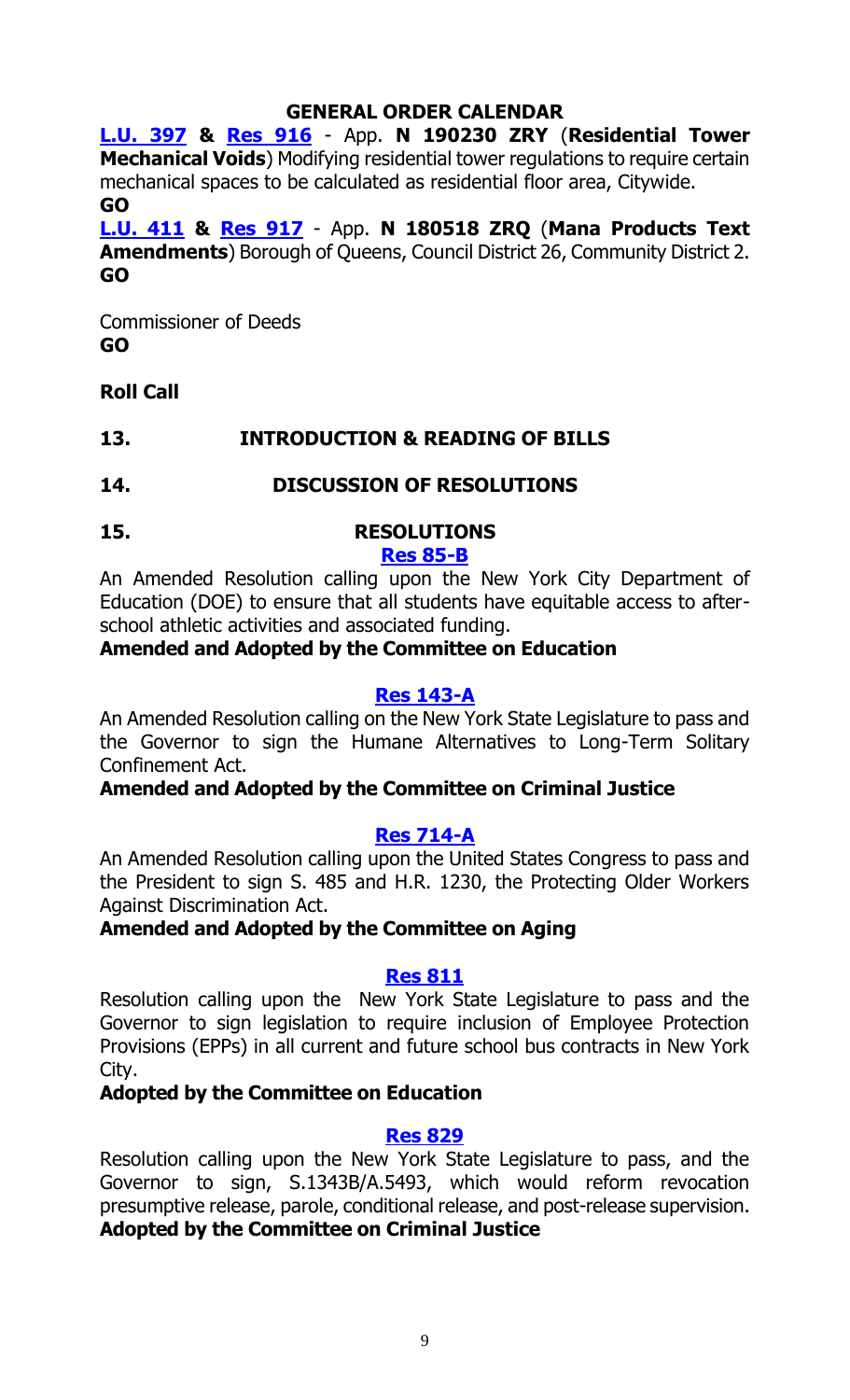#### **Res [844](https://legistar.council.nyc.gov/LegislationDetail.aspx?ID=3923877&GUID=2DD91BF6-C7D9-4B23-8461-53551CFE96BD&Options=&Search=)**

Resolution recognizing the 75<sup>th</sup> anniversary of D-Day. **Adopted by the Committee on Veterans**

## **16. GENERAL DISCUSSION**

#### **17. EXTENSION OF REMARKS**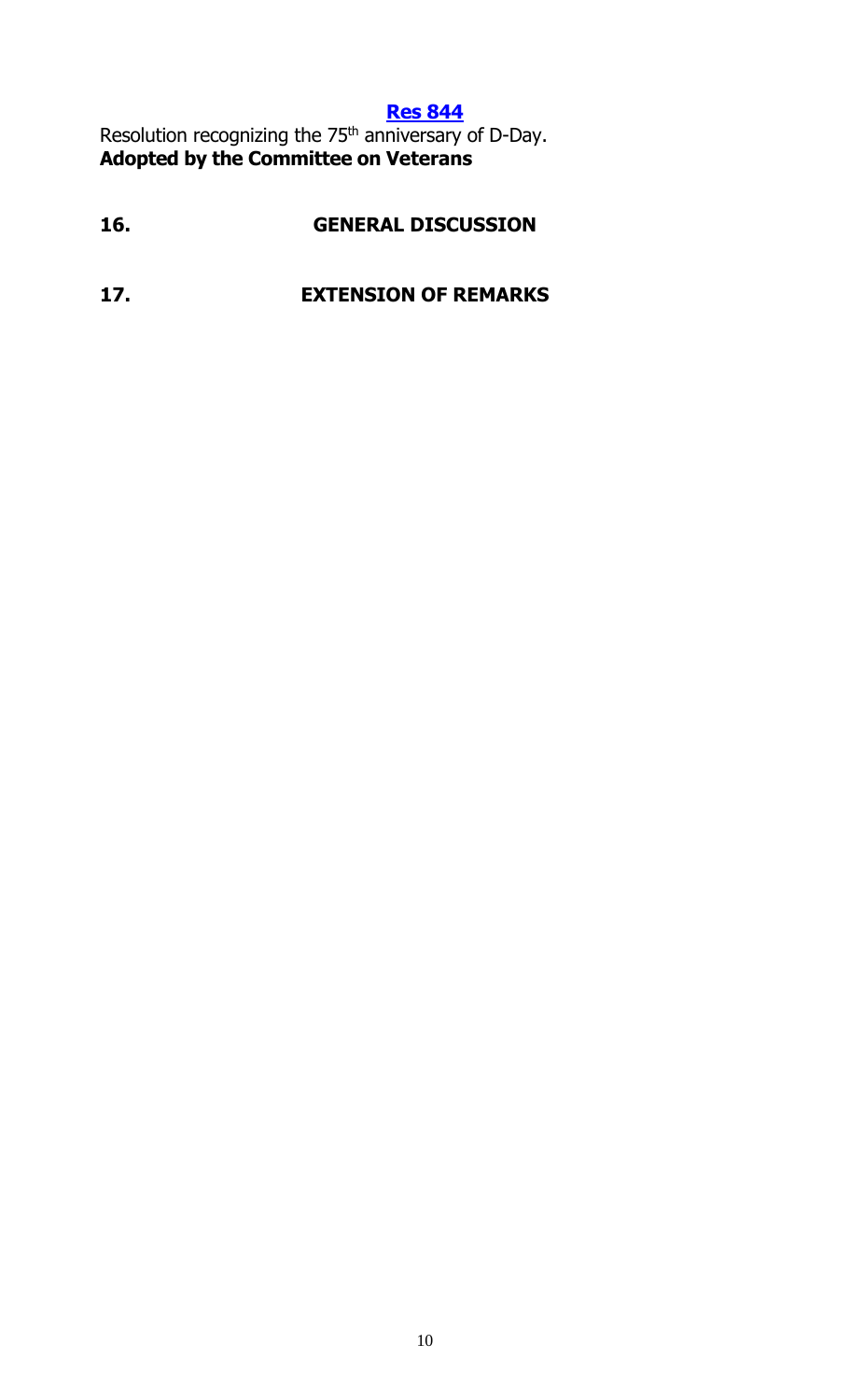#### **INTRODUCTION AND READING OF BILLS**

#### **[Int 1557](https://legistar.council.nyc.gov/LegislationDetail.aspx?ID=3954291&GUID=D37BA0B0-9AB6-434B-A82E-E49A7895A1A4&Options=&Search=)**

By The Speaker (Council Member Johnson) and Council Members Rivera, Rodriguez, Levine and Reynoso:

A Local Law to amend the administrative code of the city of New York, in relation to five-year plans for city streets, sidewalks, and pedestrian spaces. **Transportation**

#### **Preconsidered [Int 1558](https://legistar.council.nyc.gov/LegislationDetail.aspx?ID=3940283&GUID=6004BDEA-B519-407C-983D-A5D0D527165A&Options=&Search=)**

By Council Member Ampry-Samuel:

A Local Law to amend the administrative code of the city of New York, in relation to making public the mayor's office of operations' report on veterans receiving certain city services.

#### **Veterans**

#### **[Int 1559](https://legistar.council.nyc.gov/LegislationDetail.aspx?ID=3957965&GUID=F9169B59-9565-4CDC-9D12-73C20E289E07&Options=&Search=)**

By Council Member Ayala:

A Local Law to amend the administrative code of the city of New York, in relation to the establishment of an office to provide support to those in need of burial assistance.

#### **Health**

#### **[Int 1560](https://legistar.council.nyc.gov/LegislationDetail.aspx?ID=3963872&GUID=1F310439-59B3-4B83-AF56-4B08496288DA&Options=&Search=)**

By Council Members Ayala and Levin:

A Local Law to amend the administrative code of the city of New York, in relation to the creation of an advisory board for accessibility at shelters. **General Welfare**

#### **[Int 1561](https://legistar.council.nyc.gov/LegislationDetail.aspx?ID=3963880&GUID=343F6196-4696-4CC8-B89E-E99358D9C0C7&Options=&Search=)**

By Council Member Borelli:

A Local Law in relation to requiring the fire department to implement a pilot program for the deployment of motorized scooters for the transportation of emergency medical service personnel.

#### **Fire and Emergency Management**

#### **[Int 1562](https://legistar.council.nyc.gov/LegislationDetail.aspx?ID=3963892&GUID=F7F27275-3D5F-416F-89D5-4F02C5C80975&Options=&Search=)**

By Council Member Cohen:

A Local Law to amend the administrative code of the city of New York, in relation in relation to electronic cigarette advertisements. **Health**

#### **[Int 1563](https://legistar.council.nyc.gov/LegislationDetail.aspx?ID=3963870&GUID=4B5C4CCE-889C-44AD-8113-C3528A2E03D4&Options=&Search=)**

By Council Member Constantinides:

A Local Law to amend the administrative code of the city of New York, in relation to cooling centers.

#### **Health**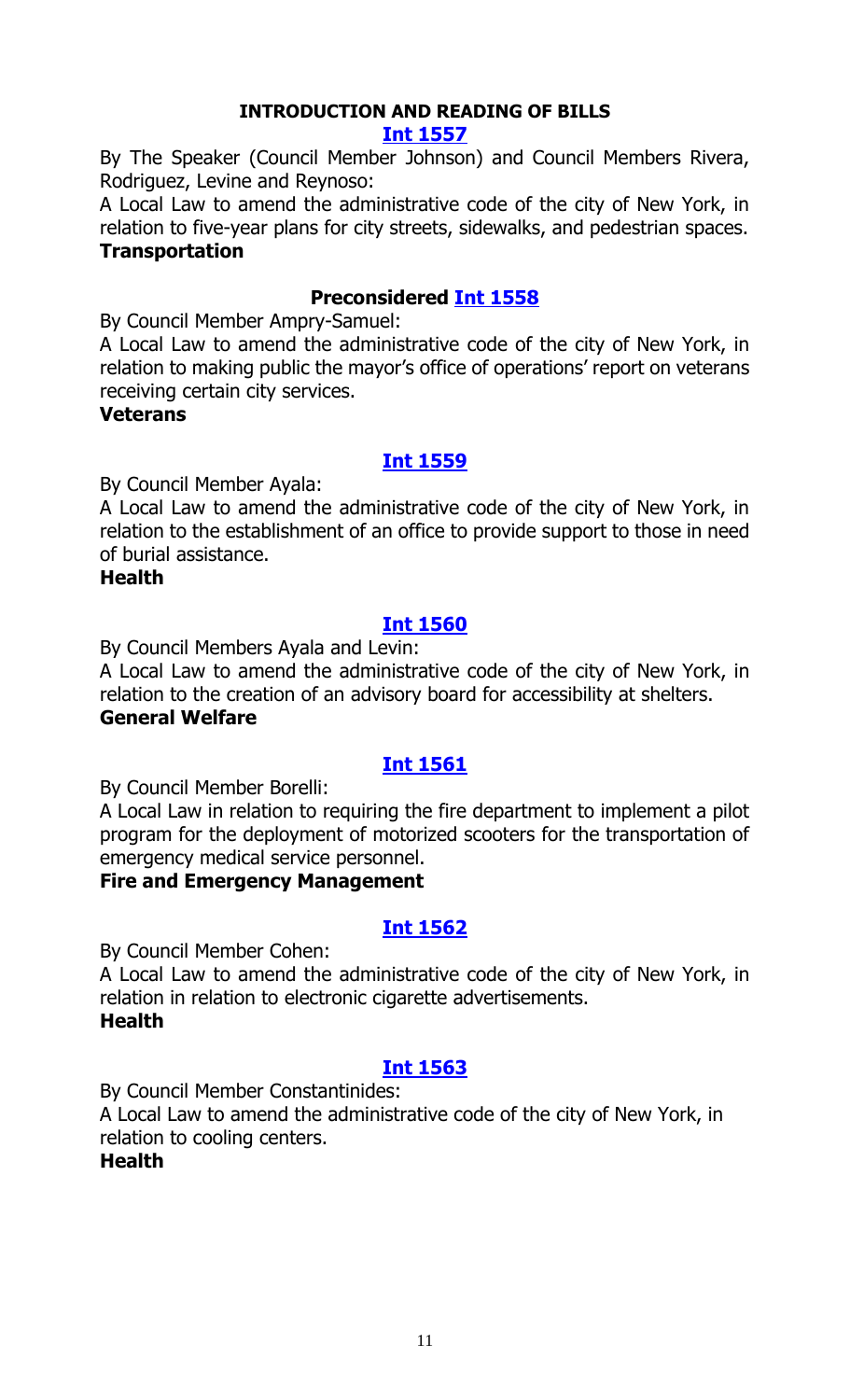By Council Member Deutsch:

A Local Law to amend the administrative code of the city of New York, in relation to the sale or use of certain expanded polystyrene items.

#### **Sanitation and Solid Waste Management**

#### **[Int 1565](https://legistar.council.nyc.gov/LegislationDetail.aspx?ID=3963888&GUID=913AF84E-3E49-49EC-89E0-A122164C7756&Options=&Search=)**

By Council Member Dromm:

A Local Law to amend the administrative code of the city of New York, in relation to requiring the department of education to distribute traffic safety information to students and report on school safety information. **Education**

#### **Preconsidered [Res 889](https://legistar.council.nyc.gov/LegislationDetail.aspx?ID=3957452&GUID=2C7090D6-E436-4BE5-9A12-2ADE26889FEB&Options=&Search=)**

By Council Member Dromm:

Resolution to establish that the interest rate be 7 percent per annum for Fiscal Year 2020 for non-payment of taxes on properties with an assessed value of not more than \$250,000, or not more than \$250,000 per residential unit for cooperative apartments.

#### **Finance**

#### **Preconsidered [Res 890](https://legistar.council.nyc.gov/LegislationDetail.aspx?ID=3957453&GUID=68F0608A-CAE3-466B-8120-6BDE7249EEB0&Options=&Search=)**

By Council Member Dromm:

Resolution to establish that the interest rate be 18 percent per annum for Fiscal Year 2020 for non-payment of taxes on properties with an assessed value of over \$250,000, or over \$250,000 per residential unit for cooperative apartments.

#### **Finance**

#### **Preconsidered [Res 891](https://legistar.council.nyc.gov/LegislationDetail.aspx?ID=3957451&GUID=97A3205F-B83B-4362-9F25-5BFA0FB3809B&Options=&Search=)**

By Council Member Dromm:

Resolution to establish that the discount percentage for early payment of real estate taxes be set at one-half of one percent per annum for Fiscal Year 2020. **Finance**

#### **[Res 892](https://legistar.council.nyc.gov/LegislationDetail.aspx?ID=3963898&GUID=B2953004-DE4D-4C95-95AF-E1214CADE79A&Options=&Search=)**

By Council Member Eugene:

Resolution ceremonially designating an area of Brooklyn, within the boundaries of Coney Island Avenue between Church Avenue and Avenue H, as "Little Pakistan".

#### **Cultural Affairs, Libraries and International Intergroup Relations**

#### **[Int 1566](https://legistar.council.nyc.gov/LegislationDetail.aspx?ID=3963896&GUID=0C2948AF-9B1E-46F8-9AC4-B2130BD1EE5B&Options=&Search=)**

By Council Member Gjonaj:

A Local Law in relation to imposing a limit upon the real property tax levy. **Finance**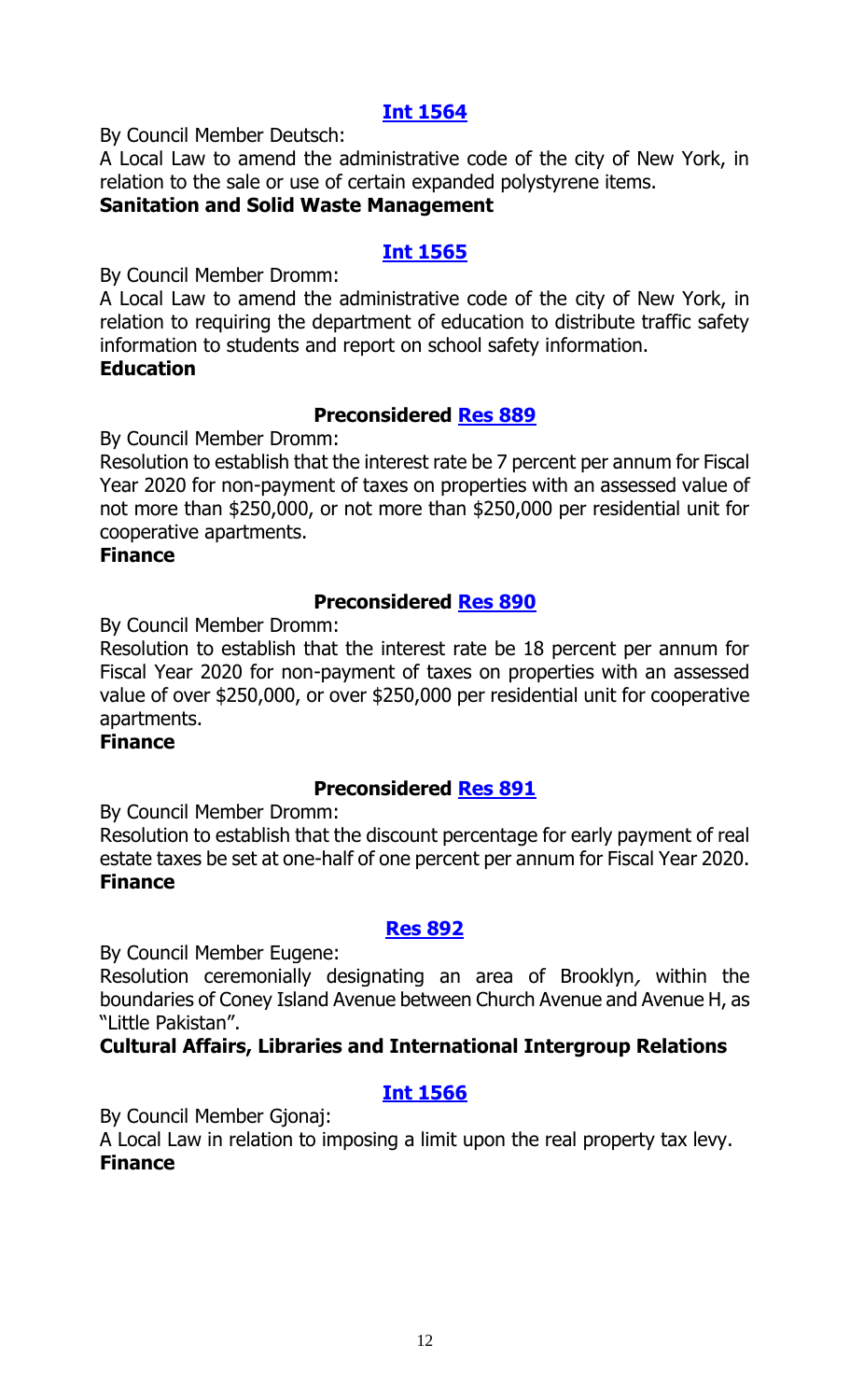By Council Member Gjonaj:

A Local Law to amend the administrative code of the city of New York, in relation to increased fines and penalties for animal abuse. **Health**

#### **[Res 893](https://legistar.council.nyc.gov/LegislationDetail.aspx?ID=3963879&GUID=43048108-2E7F-4353-9C87-38E49C24AAE1&Options=&Search=)**

By Council Members Gjonaj and Yeger:

Resolution calling upon the New York State Legislature to introduce and pass, and the Governor to sign, legislation extending the property tax exemption provisions to veterans who have served in peacetime operations. **Finance**

#### **[Res 894](https://legistar.council.nyc.gov/LegislationDetail.aspx?ID=3963887&GUID=D58560CA-6595-40A9-A525-502CA9CB7710&Options=&Search=)**

By Council Member Holden:

Resolution calling upon the New York State Legislature and Governor to place a moratorium on psychiatric hospital bed closures and on the New York State Office of Mental Health Transformation Plan and to expand the number of psychiatric-center beds within the city and state.

#### **Mental Health, Disabilities and Addiction**

#### **[Res 895](https://legistar.council.nyc.gov/LegislationDetail.aspx?ID=3963897&GUID=2F6E881E-0B80-4143-AC38-DFCA70570373&Options=&Search=)**

By Council Member Kallos:

Resolution calling upon the New York State Legislature to pass and the Governor to sign A. 5026-A/S. 3820-A, An Act to amend the multiple dwelling law, in relation to the definition of floor area.

#### **Land Use**

#### **[Int 1568](https://legistar.council.nyc.gov/LegislationDetail.aspx?ID=3963873&GUID=D706984F-B3A8-460C-BDFD-36AA9D873862&Options=&Search=)**

By Council Member Koslowitz:

A Local Law to amend the administrative code of the city of New York, in relation to requiring notice of the taxi and limousine commission's annual drug testing requirement.

#### **Transportation**

#### **[Int 1569](https://legistar.council.nyc.gov/LegislationDetail.aspx?ID=3963877&GUID=66CAC9E9-9590-4D75-B5C3-9995835F0FAE&Options=&Search=)**

By Council Member Koslowitz:

A Local Law to amend the administrative code of the city of New York, in relation to the requirement of bases affiliated with no more than 30 vehicles to dispatch trips to accessible vehicles.

#### **Transportation**

#### **[Int 1570](https://legistar.council.nyc.gov/LegislationDetail.aspx?ID=3963893&GUID=5A545B13-EF34-4BA9-A285-725920E73435&Options=&Search=)**

By Council Member Levine

A Local Law to amend the administrative code of the city of New York, in relation to the bordetella vaccination for dogs. **Health**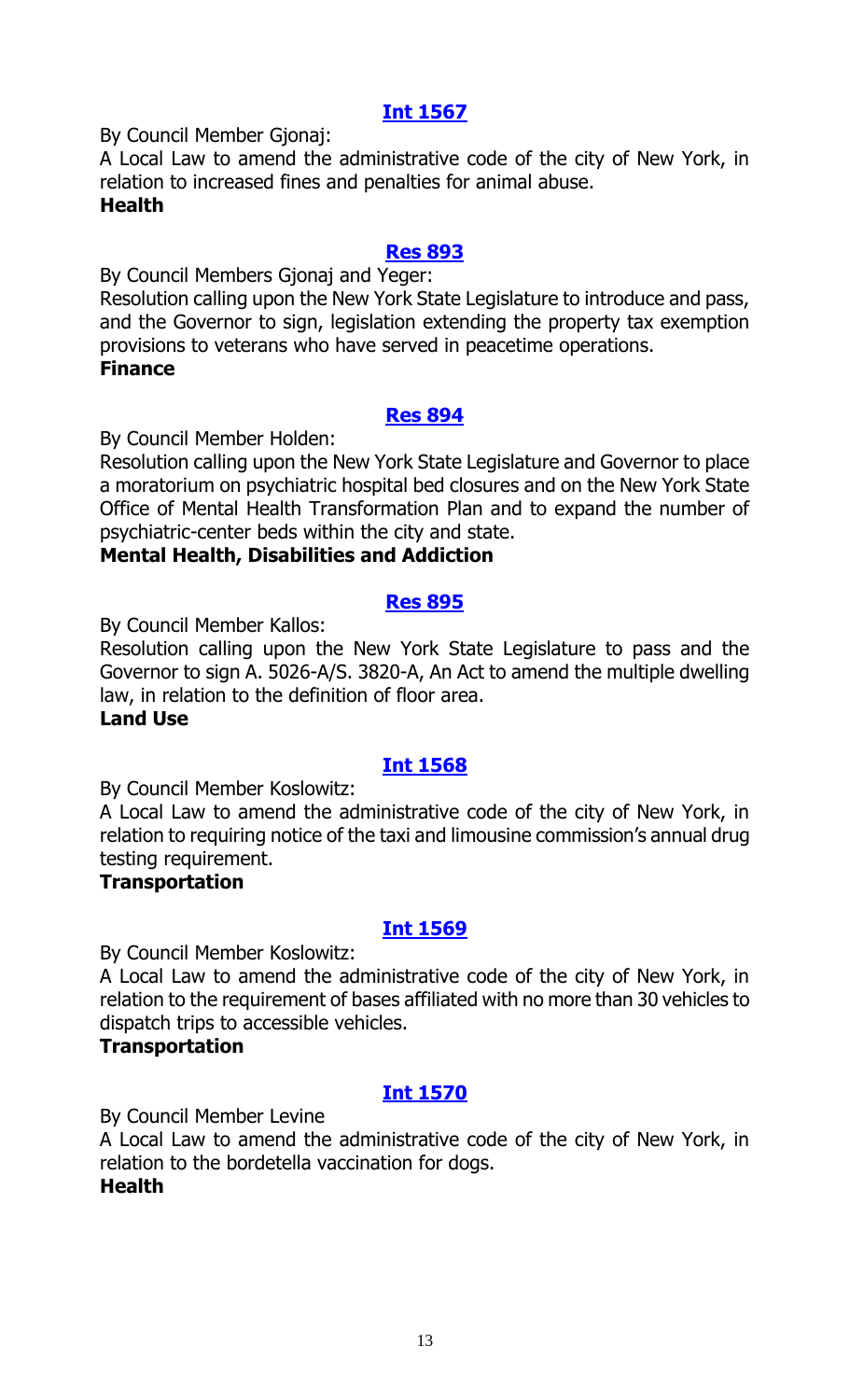By Council Members Levine, Treyger and Miller:

A Local Law in relation to requiring a report on outreach by the department of education and the department of health and mental hygiene to individuals who were students, teachers and staff at schools near the World Trade Center during the 2001-2002 school year.

#### **Health**

#### **[Res 896](https://legistar.council.nyc.gov/LegislationDetail.aspx?ID=3963899&GUID=8F9BAE4E-CDF7-4530-9B7F-DD5A6DAAF6B4&Options=&Search=)**

By Council Member Miller:

Resolution calling on Congress to pass and the President to sign S.1186 - Burma Human Rights and Freedom Act of 2019.

#### **Cultural Affairs, Libraries and International Intergroup Relations**

#### **[Res 897](https://legistar.council.nyc.gov/LegislationDetail.aspx?ID=3963876&GUID=A1B7E9A8-DCE3-47B8-B3A3-9FD48DD64003&Options=&Search=)**

By Council Members Miller, Chin, Borelli, Richards, Treyger, Cohen and Levine: Resolution calling on Congress to pass, and the President to sign, the "Never Forget the Heroes: Permanent Authorization of the September  $11<sup>th</sup>$  Victim Compensation Fund Act" (H.R.1327/S.546), which would fully finance and extend authorization for the September  $11<sup>th</sup>$  Victim Compensation Fund until fiscal year 2090.

#### **Civil Service and Labor**

#### **[Res 898](https://legistar.council.nyc.gov/LegislationDetail.aspx?ID=3963875&GUID=52B08FD9-3528-4E8B-A7B8-7A8E83420262&Options=&Search=)**

By Council Members Miller, Menchaca and Kallos :

Resolution calling upon the New York State Legislature to pass, and the New York State Governor to sign, S.2837/A.2750, enacting The Farmworkers Fair Labor Practices Act.

#### **Civil Service and Labor**

#### **[Int 1572](https://legistar.council.nyc.gov/LegislationDetail.aspx?ID=3963886&GUID=D2C9A25B-0036-416E-87CD-C3AED208AE1B&Options=&Search=)**

By the Public Advocate (Mr. Williams) and Council Member Salamanca: A Local Law to amend the administrative code of the city of New York, in relation to requiring a racial impact analysis in connection with land use actions requiring environmental review.

#### **Land Use**

#### **[Int 1573](https://legistar.council.nyc.gov/LegislationDetail.aspx?ID=3963903&GUID=A0D12570-7673-4E49-B5B8-4B00387EDD42&Options=&Search=)**

By Council Member Reynoso (by the request of the Mayor): A Local Law to amend the administrative code of the city of New York, in relation to regulating the trade waste industry.

#### **Sanitation and Solid Waste Management**

#### **[Int 1574](https://legistar.council.nyc.gov/LegislationDetail.aspx?ID=3963901&GUID=6D5F166D-1834-4EDD-BF64-DA5D1DD88C61&Options=&Search=)**

By Council Member Reynoso, the Speaker (Council Member Corey Johnson), Council Members Lander, Chin, Brannan, Ayala, Levin, and Rosenthal:

A Local Law to amend the New York city charter and the administrative code of the city of New York, in relation to the establishment of commercial waste zones, and to repeal sections 16-523 and 16-524 of such code, relating to a pilot of special trade waste removal districts.

#### **Sanitation and Solid Waste Management**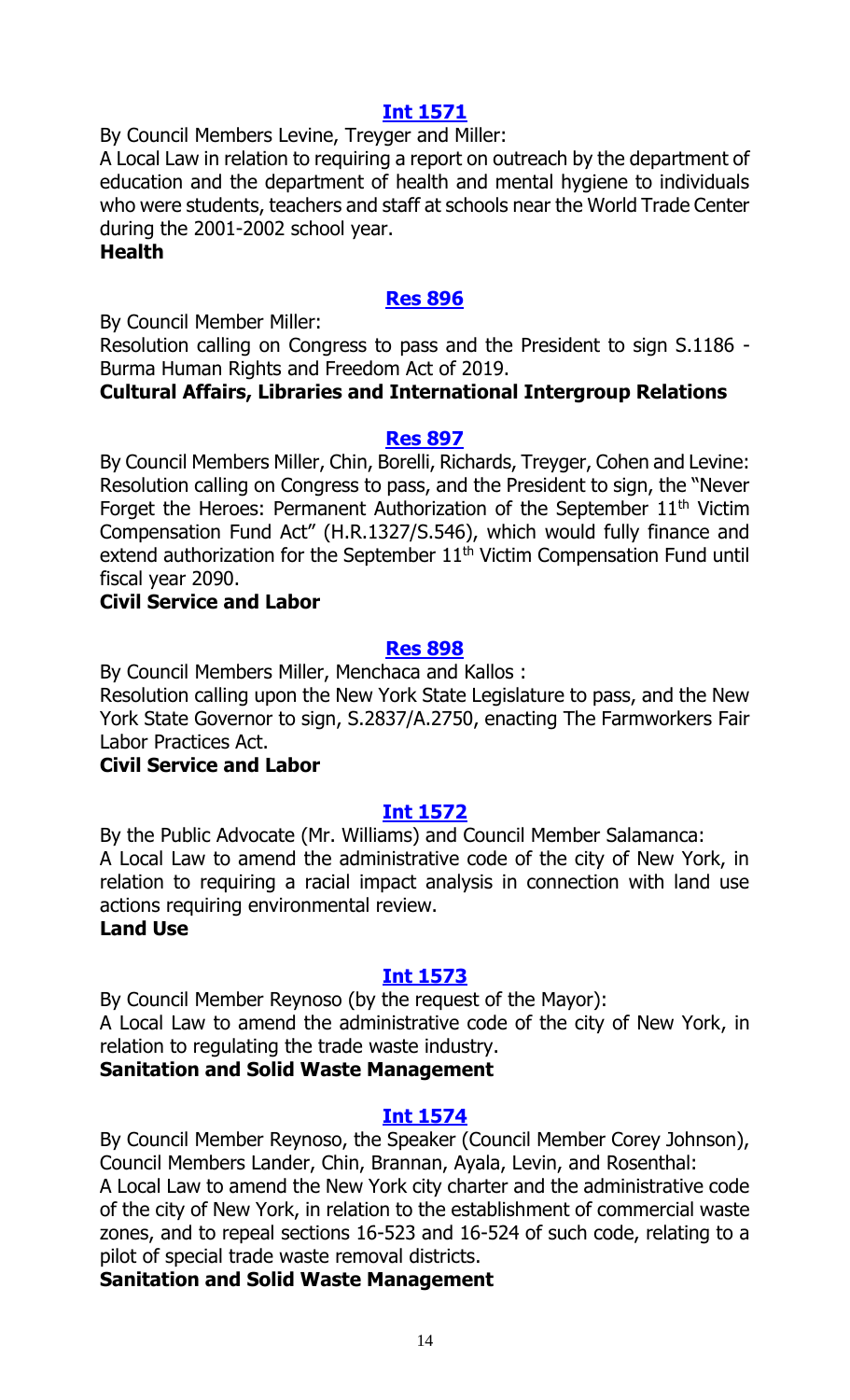By Council Members Reynoso and Torres:

A Local Law to amend the administrative code of the city of New York, in relation to the imposition of civil penalties on businesses required to be licensed or registered by the business integrity commission for unsafe driving by persons operating vehicles on behalf of such businesses.

#### **Sanitation and Solid Waste Management**

#### **[Int 1576](https://legistar.council.nyc.gov/LegislationDetail.aspx?ID=3963891&GUID=8EFFB22C-27D5-4B6A-A507-7F09BAFE574D&Options=&Search=)**

By Council Member Richards:

A Local Law to amend the administrative code of the city of New York, in relation to increasing penalties for failure to comply with backflow prevention requirements.

#### **Environmental Protection**

#### **[Int 1577](https://legistar.council.nyc.gov/LegislationDetail.aspx?ID=3963900&GUID=367BEDA0-1A1B-4B77-A3A5-69B60503E922&Options=&Search=)**

By Council Member Richards:

A Local Law to amend the administrative code of the city of New York, in relation to establishing a water rate task force.

#### **Environmental Protection**

#### **[Int 1578](https://legistar.council.nyc.gov/LegislationDetail.aspx?ID=3963878&GUID=5E49298D-2573-433F-9A6D-3B7219BBC6DD&Options=&Search=)**

By Council Member Richards:

A Local Law to amend the administrative code of the city of New York, in relation to imposing civil penalties on contractors who perform work after the expiration of a permit.

#### **Housing and Buildings**

#### **[Int 1579](https://legistar.council.nyc.gov/LegislationDetail.aspx?ID=3963871&GUID=28F571BA-B69C-4245-9F57-E7AD358DFF12&Options=&Search=)**

By Council Members Richards and Rosenthal:

A Local Law to amend the administrative code of the city of New York, in relation to creating a new parking permit for expectant mothers experiencing a difficult or complicated pregnancy.

#### **Transportation**

#### **[Res 899](https://legistar.council.nyc.gov/LegislationDetail.aspx?ID=3963894&GUID=3F25A433-B773-4160-B3FA-32567DB9A844&Options=&Search=)**

By Council Member Richards:

Resolution declaring March 26th as Bangladesh National Flag Day in the city of New York.

#### **Cultural Affairs, Libraries and International Intergroup Relations**

#### **[Int 1580](https://legistar.council.nyc.gov/LegislationDetail.aspx?ID=3943302&GUID=D9B5CCAF-E8D9-4F2B-AB13-0551D26EAEA4&Options=&Search=)**

By Council Member Rose:

A Local Law in relation to the creation of a task force on public burial and related issues.

#### **Health**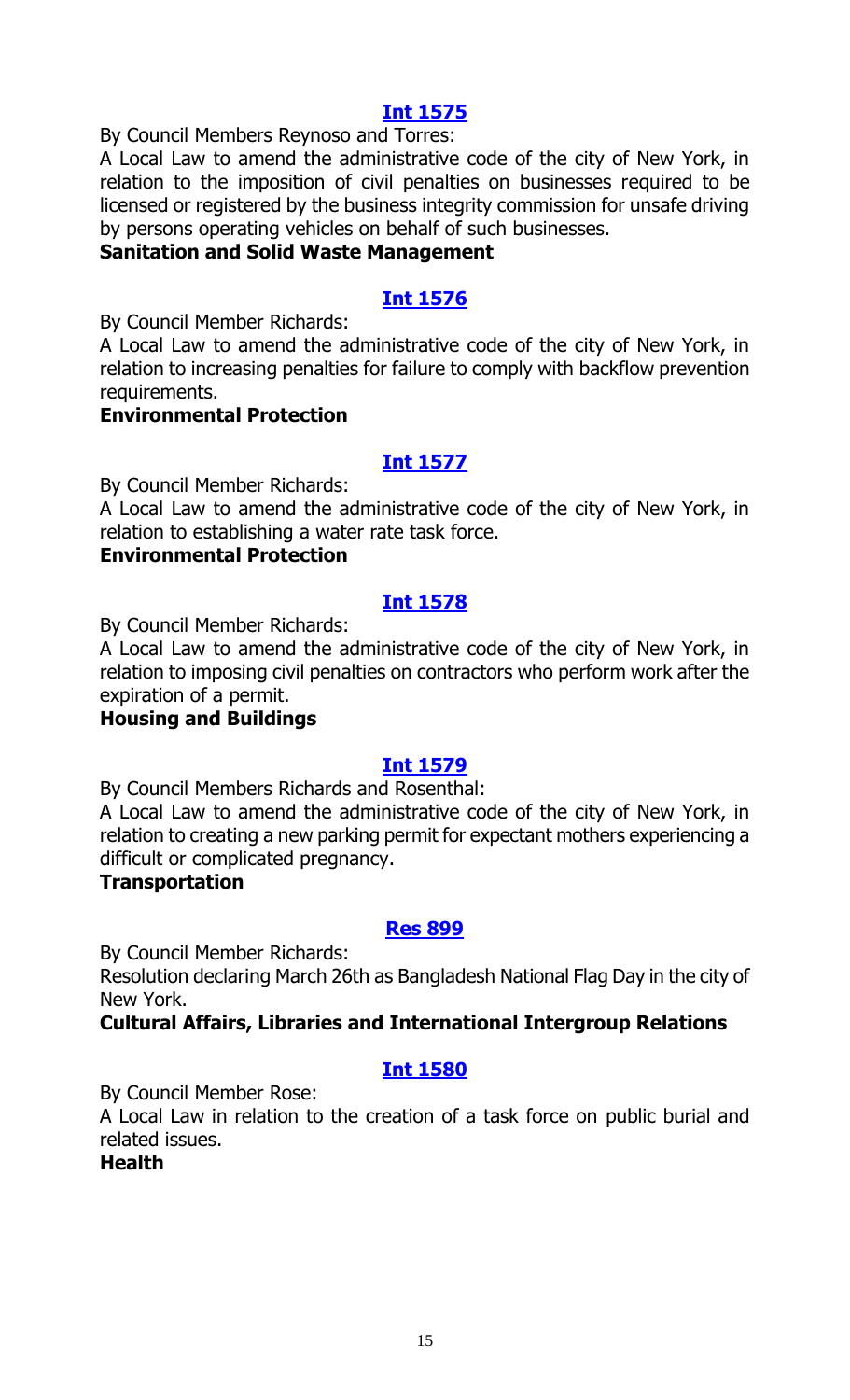#### **[Res 900](https://legistar.council.nyc.gov/LegislationDetail.aspx?ID=3963890&GUID=0D9F30B7-EC7A-412A-BA4C-9DD431B6F667&Options=&Search=)**

By Council Members Rosenthal, Ayala, Ampry-Samuel, Gibson, Chin, Barron, Adams and Rivera:

Resolution calling upon the New York State Legislature to pass, and the Governor to sign, anti-sexual harassment legislation.

#### **Women and Gender Equity**

#### **[Res 901](https://legistar.council.nyc.gov/LegislationDetail.aspx?ID=3963882&GUID=8480B35D-B11B-41ED-9FEA-42C49FF60502&Options=&Search=)**

By Council Member Treyger:

Resolution calling upon the New York City Department of Education to require that prior to each Annual Review, schools inform parents of their right to have their child's individualized education program translated.

#### **Education**

#### **[Int 1581](https://legistar.council.nyc.gov/LegislationDetail.aspx?ID=3963883&GUID=DACD029C-F0BC-43F3-B0AB-96EBCEC65D7C&Options=&Search=)**

By Council Member Vallone:

A Local Law in relation to a study on solar-powered traffic control devices. **Transportation**

#### **[Int 1582](https://legistar.council.nyc.gov/LegislationDetail.aspx?ID=3963889&GUID=091D5858-A640-4D8F-835D-B1267B96CB90&Options=&Search=)**

By Council Member Vallone:

A Local Law to amend the administrative code of the city of New York, in relation to annual reporting on the provision of mental health services to veterans.

#### **Veterans**

#### **[Int 1583](https://legistar.council.nyc.gov/LegislationDetail.aspx?ID=3963884&GUID=70339D78-F606-4059-B281-44F66A3E0B0D&Options=&Search=)**

By Council Members Vallone and Espinal:

A Local Law to amend the administrative code of the city of New York, in relation to requiring motor vehicle rental agencies to notify consumers of any damage to a rented vehicle within 72 hours of the return date.

#### **Consumer Affairs and Business Licensing**

#### **[Res 902](https://legistar.council.nyc.gov/LegislationDetail.aspx?ID=3963881&GUID=70088FAC-64C8-4C53-91C6-3B4BD704A09F&Options=&Search=)**

By Council Member Vallone:

Resolution calling upon the New York State Legislature to pass, and the Governor to sign, legislation to amend the penal code to increase the fine in relation to the crime of forcible touching.

#### **Public Safety**

#### **Preconsidered [L.U. 428](https://legistar.council.nyc.gov/LegislationDetail.aspx?ID=3957342&GUID=2734335A-344E-4AFE-91E4-3F28D0A2DA72&Options=&Search=)**

By Council Member Dromm:

Fairstead-48th Street, Block 1057, Lot 141; Manhattan, Community District No. 4, Council District No. 3.

#### **Finance**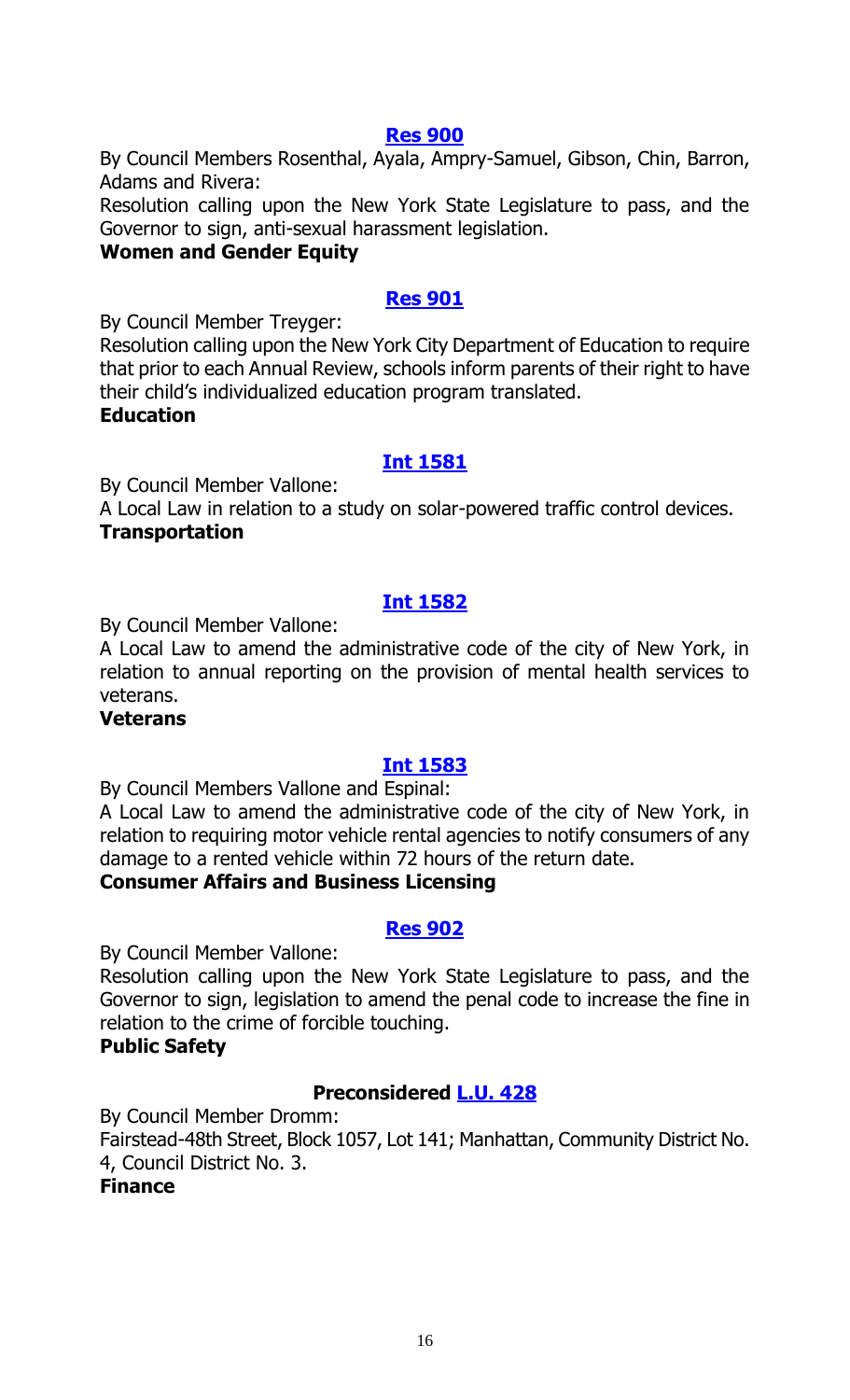#### **Preconsidered [L.U. 429](https://legistar.council.nyc.gov/LegislationDetail.aspx?ID=3957343&GUID=95CFDBC6-0ED1-4232-BEA4-7AFF55E70A2D&Options=&Search=)**

By Council Member Dromm:

Fairstead-53rd Street, Block 1043, Lot 46; Manhattan, Community District No. 4, Council District No. 3.

#### **Finance**

#### **Preconsidered [L.U. 430](https://legistar.council.nyc.gov/LegislationDetail.aspx?ID=3957344&GUID=FAA82D5D-6CA7-45BA-9DF6-E85A414482E7&Options=&Search=)**

By Council Member Dromm: Jennings Terrace Gardens, Block 2962, Lots 52, 54, and 60; Bronx, Community District No. 3, Council District No. 16.

#### **Finance**

#### **Preconsidered [L.U. 431](https://legistar.council.nyc.gov/LegislationDetail.aspx?ID=3957440&GUID=FEBFF2CA-600A-490F-9807-1AFBF1292DEE&Options=&Search=)**

By Council Member Dromm:

Walton Avenue, Block 2479, Lot 29; Bronx, Community District No. 4, Council District No. 16.

#### **Finance**

#### **Preconsidered [L.U. 432](https://legistar.council.nyc.gov/LegislationDetail.aspx?ID=3957441&GUID=DA5046E1-FF15-4E9F-BA6E-5C12A089EB8F&Options=&Search=)**

By Council Member Dromm:

Black Spruce-Central Harlem, Block 1917, Lots 2, 4, and 64, Block 1937, Lot 36, Block 1938, Lots 33, 34, 35, 36, 39, and 41, Block 1941, Lots 29, 30, 31, 32, 33, and 34, Block 2030, Lot 31; Manhattan, Community District No. 10, Council District No. 9.

#### **Finance**

#### **Preconsidered [L.U. 433](https://legistar.council.nyc.gov/LegislationDetail.aspx?ID=3957454&GUID=4E403B1F-13D9-4429-A628-4570C9B709D9&Options=&Search=)**

By Council Member Dromm:

Black Spruce-Washington Heights, Block 2122, Lots 84 and 88, Block 2128, Lot 8, Block 2133, Lot 30, Block 2141, Lot 48, Block 2143, Lot 9, Block 2169, Lots 29 and 34, Block 2176, Lot 54; Manhattan, Community District No. 7 and 10, Council District No. 12.

#### **Finance**

#### **Preconsidered [L.U. 434](https://legistar.council.nyc.gov/LegislationDetail.aspx?ID=3957455&GUID=40735AF6-9BDF-47B3-9A2C-0A71C009B008&Options=&Search=)**

By Council Member Dromm: 5 Teller HDFC, Block 2421, Lots 22 and 24; Bronx, Community District No. 4, Council District No. 17. **Finance**

#### **Preconsidered [L.U. 435](https://legistar.council.nyc.gov/LegislationDetail.aspx?ID=3957456&GUID=F4035880-CDAC-4037-9D2E-58F5E3BA39DE&Options=&Search=)**

By Council Member Dromm:

Lexington Courts, Block 1767, Lots 11, 22, 47, and 52, Block 1768, Lots 9 and 11, Block 1771, Lots 14 and 56, Block 1783, Lot 41; Manhattan, Community District No. 11, Council District No. 8 and 9.

#### **Finance**